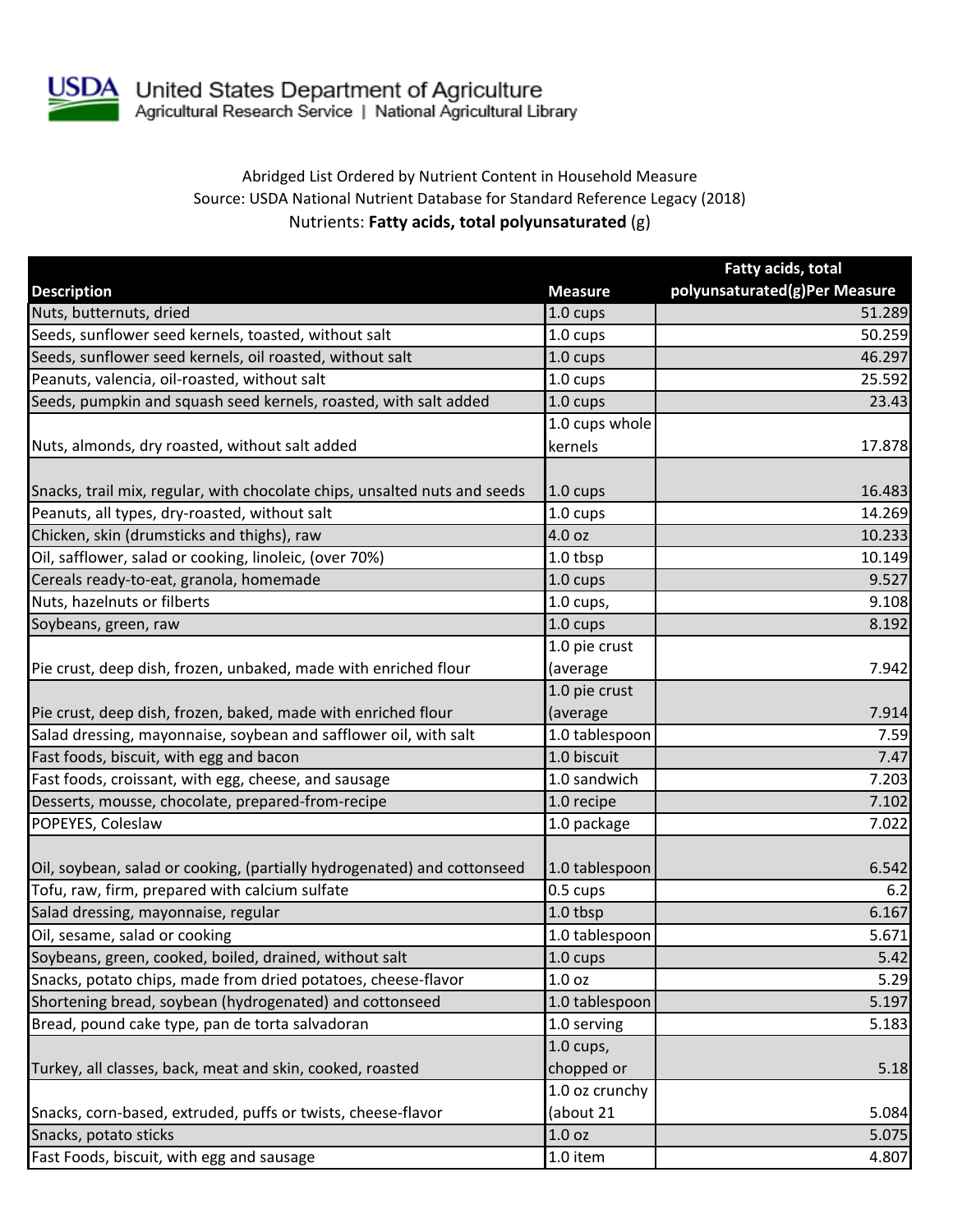| Salad dressing, french, home recipe                                      | 1.0 tablespoon    | 4.718 |
|--------------------------------------------------------------------------|-------------------|-------|
| Cream puff, eclair, custard or cream filled, iced                        | 4.0 oz            | 4.715 |
| Bread, cheese                                                            | 1.0 slice         | 4.417 |
| Nuts, mixed nuts, oil roasted, with peanuts, lightly salted              | 1.0 <sub>oz</sub> | 4.143 |
| Oil, canola                                                              | 1.0 tbsp          | 3.94  |
| Chicken, broilers or fryers, dark meat, meat only, cooked, fried         | 1.0 cups          | 3.878 |
| Snacks, tortilla chips, ranch-flavor                                     | 1.0 <sub>oz</sub> | 3.835 |
| Salad dressing, sesame seed dressing, regular                            | 1.0 tablespoon    | 3.765 |
| Pie Crust, Cookie-type, Chocolate, Ready Crust                           | 1.0 crust         | 3.704 |
| Soup, cream of mushroom, canned, condensed                               | 0.5 cups          | 3.655 |
|                                                                          | 1.0 unit (yield   |       |
|                                                                          | from 1 lb         |       |
| Chicken, broilers or fryers, back, meat and skin, raw                    | ready-to-cook     | 3.623 |
| Corn grain, white                                                        | 1.0 cups          | 3.591 |
|                                                                          | 1.0 unit (yield   |       |
|                                                                          | from 1 lb         |       |
| Chicken, broilers or fryers, dark meat, meat and skin, cooked, stewed    | ready-to-cook     | 3.564 |
| Chicken, broilers or fryers, meat and skin and giblets and neck, cooked, |                   |       |
| fried, batter                                                            | 3.0 oz            | 3.528 |
| Oat flour, partially debranned                                           | 1.0 cups          | 3.462 |
| Snacks, potato chips, barbecue-flavor                                    | 1.0 <sub>oz</sub> | 3.461 |
| Candies, confectioner's coating, peanut butter                           | 1.0 cups chips    | 3.449 |
| Cookies, peanut butter sandwich, special dietary                         | 1.0 <sub>oz</sub> | 3.409 |
| Margarine-like, margarine-butter blend, soybean oil and butter           | 1.0 tbsp          | 3.408 |
|                                                                          | $1.0$ cups,       |       |
| Chicken, broilers or fryers, drumstick, meat and skin, cooked, stewed    | chopped or        | 3.332 |
| Salami, pork, beef, less sodium                                          | 3.0 oz            | 3.067 |
| Cookies, sugar wafer, with creme filling, sugar free                     | 1.0 <sub>oz</sub> | 3.047 |
| Turkey, ground, 93% lean, 7% fat, pan-broiled crumbles                   | 3.0 <sub>oz</sub> | 3.028 |
| Snacks, oriental mix, rice-based                                         | 1.0 <sub>oz</sub> | 3.017 |
| Oil, mustard                                                             | 1.0 tbsp          | 2.972 |
| Chicken, broilers or fryers, meat and skin, cooked, fried, flour         | 3.0 oz            | 2.899 |
|                                                                          | 16.0 crackers 1   |       |
| Crackers, wheat, regular                                                 | serving           | 2.881 |
| Mollusks, oyster, eastern, cooked, breaded and fried                     | 3.0 oz            | 2.816 |
|                                                                          | 0.12 pie 1 pie    |       |
| Pie, Dutch Apple, Commercially Prepared                                  | (1/8 of 9" pie)   | 2.773 |
|                                                                          |                   |       |
| Pork, fresh, shoulder, whole, separable lean and fat, cooked, roasted    | 1.0 cups, diced   | 2.768 |
|                                                                          | 1.0 slice 1/4 of  |       |
| DIGIORNO Pizza, cheese topping, rising crust, frozen, baked              | pie               | 2.674 |
| Cookies, brownies, prepared from recipe                                  | 1.0 <sub>oz</sub> | 2.668 |
| POPEYES, biscuit                                                         | 1.0 biscuit       | 2.627 |
|                                                                          | 1.0 piece (1/12   |       |
| Cake, chocolate, prepared from recipe without frosting                   | of 9" dia)        | 2.623 |
| Squab, (pigeon), meat and skin, raw                                      | 3.0 oz            | 2.609 |
| Pork sausage, link/patty, reduced fat, unprepared                        | 3.0 oz            | 2.571 |
| Sausage, pork and turkey, pre-cooked                                     | 1.0 serving       | 2.567 |
| Soup, cream of celery, canned, prepared with equal volume water          | 1.0 cups          | 2.554 |
| Fish, tuna, white, canned in oil, drained solids                         | 3.0 oz            | 2.526 |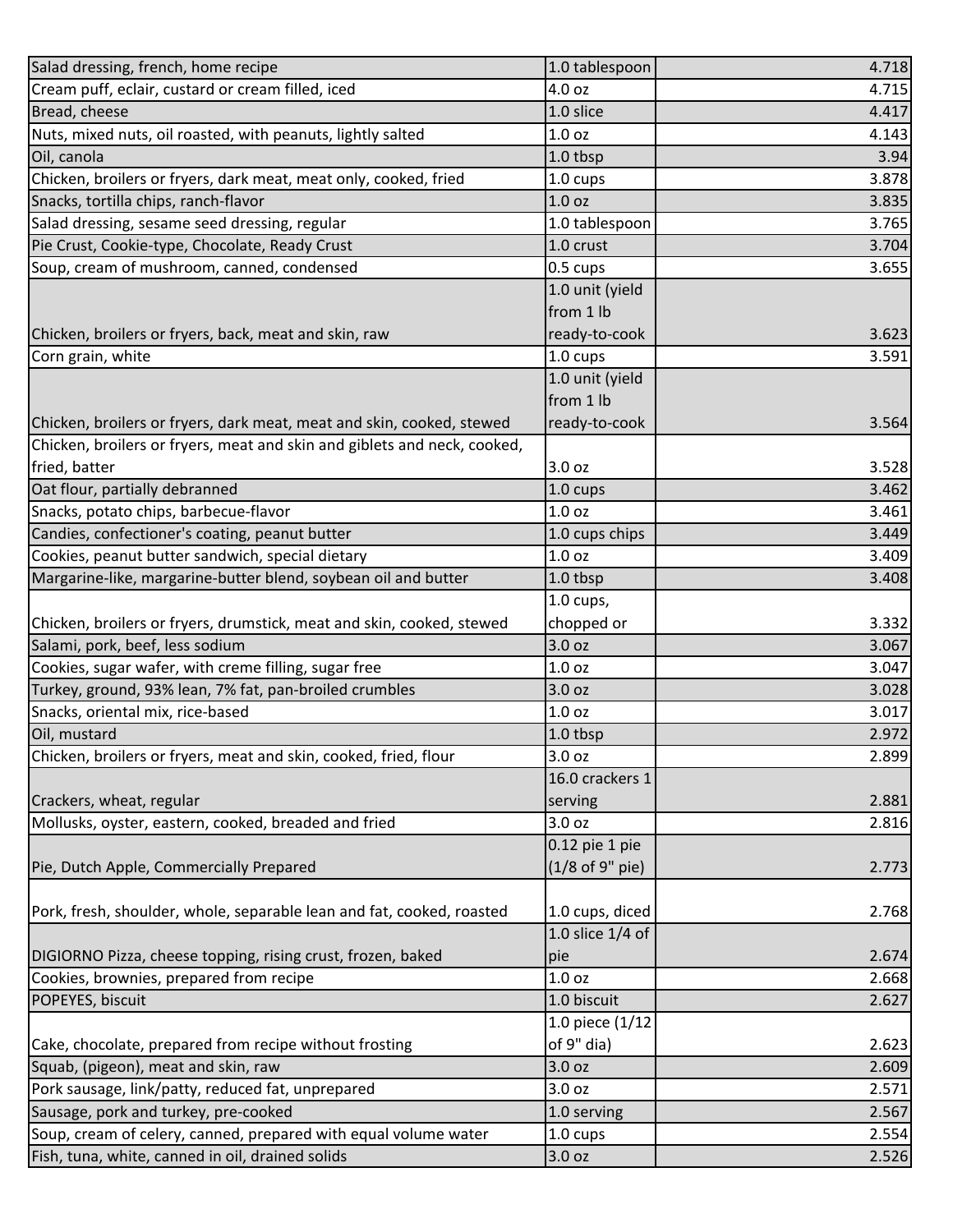| Turkey, retail parts, thigh, meat and skin, cooked, roasted             | 3.0 oz               | 2.507 |
|-------------------------------------------------------------------------|----------------------|-------|
| Turkey, whole, dark meat, meat and skin, cooked, roasted                | 3.0 oz               | 2.437 |
|                                                                         | 1.0 serving          |       |
|                                                                         | (approximate         |       |
| Bread, salvadoran sweet cheese (quesadilla salvadorena)                 | serving size)        | 2.435 |
|                                                                         | 1.0 piece (1/12      |       |
| Cake, yellow, prepared from recipe without frosting                     | of 8" dia)           | 2.428 |
|                                                                         | $1.0 \text{ cups}$ , |       |
| Biscuits, plain or buttermilk, dry mix                                  | purchased            | 2.413 |
| Soybeans, mature seeds, sprouted, cooked, steamed                       | 1.0 cups             | 2.362 |
| Cookies, shortbread, commercially prepared, plain                       | 1.0 <sub>oz</sub>    | 2.36  |
| Fish, herring, Atlantic, pickled                                        | 1.0 cups             | 2.351 |
|                                                                         | 1.0 slice            |       |
| Garlic bread, frozen                                                    | presliced            | 2.338 |
| Turkey, all classes, leg, meat and skin, cooked, roasted                | 3.0 oz               | 2.312 |
| Fast foods, croissant, with egg, cheese, and ham                        | 1.0 item             | 2.302 |
|                                                                         | 1.0 serving (1       |       |
| Frankfurter, meat                                                       | hot dog)             | 2.29  |
| Pork, fresh, leg (ham), whole, separable lean and fat, raw              | 4.0 oz               | 2.271 |
| Cookies, chocolate sandwich, with creme filling, special dietary        | 1.0 <sub>oz</sub>    | 2.245 |
|                                                                         |                      |       |
| Cornmeal, white, self-rising, bolted, with wheat flour added, enriched  | 1.0 cups             | 2.205 |
|                                                                         |                      |       |
| Chicken, stewing, meat and skin, and giblets and neck, cooked, stewed   | 3.0 oz               | 2.196 |
| Potatoes, mashed, dehydrated, prepared from granules with milk, water   |                      |       |
| and margarine added                                                     | 1.0 cups             | 2.194 |
| Fast foods, english muffin, with egg, cheese, and canadian bacon        | 1.0 sandwich         | 2.186 |
| Nuts, almond butter, plain, with salt added                             | 1.0 tbsp             | 2.178 |
| Fish, salmon, coho, wild, cooked, moist heat                            | 3.0 oz               | 2.143 |
| Cookies, vanilla sandwich with creme filling                            | 1.0 <sub>oz</sub>    | 2.141 |
| Candies, fudge, chocolate, with nuts, prepared-from-recipe              | 1.0 oz               | 2.134 |
|                                                                         | 1.0 package          |       |
| Puddings, banana, dry mix, regular, with added oil                      | (3.12 oz)            | 2.121 |
|                                                                         | 12.0 oz serving      |       |
| Sausage, pork and beef, with cheddar cheese, smoked                     | 2.7 oz               | 2.106 |
| Crackers, standard snack-type, regular                                  | 5.0 crackers         | 2.102 |
| Fish, herring, Pacific, raw                                             | 3.0 oz               | 2.06  |
| Pork, fresh, loin, country-style ribs, separable lean and fat, bone-in, |                      |       |
| cooked, broiled                                                         | 3.0 oz               | 2.021 |
| Cornmeal, whole-grain, white                                            | $1.0 \text{ cups}$   | 1.998 |
| Corn flour, yellow, masa, enriched                                      | 1.0 cups             | 1.965 |
|                                                                         | $1.0$ cups,          |       |
| Cheese substitute, mozzarella                                           | shredded             | 1.964 |
| Cookies, oatmeal, commercially prepared, special dietary                | 1.0 <sub>oz</sub>    | 1.923 |
|                                                                         | 1.0 serving 3        |       |
| Cookies, chocolate chip, commercially prepared, regular, lower fat      | cookies              | 1.918 |
|                                                                         | 1.0 serving 2.1      |       |
| Candies, NESTLE, BUTTERFINGER Bar                                       | oz bar               | 1.898 |
| Candies, 5TH AVENUE Candy Bar                                           | 1.0 bar 2 oz         | 1.898 |
| Cream, fluid, heavy whipping                                            | $1.0$ cups,          | 1.884 |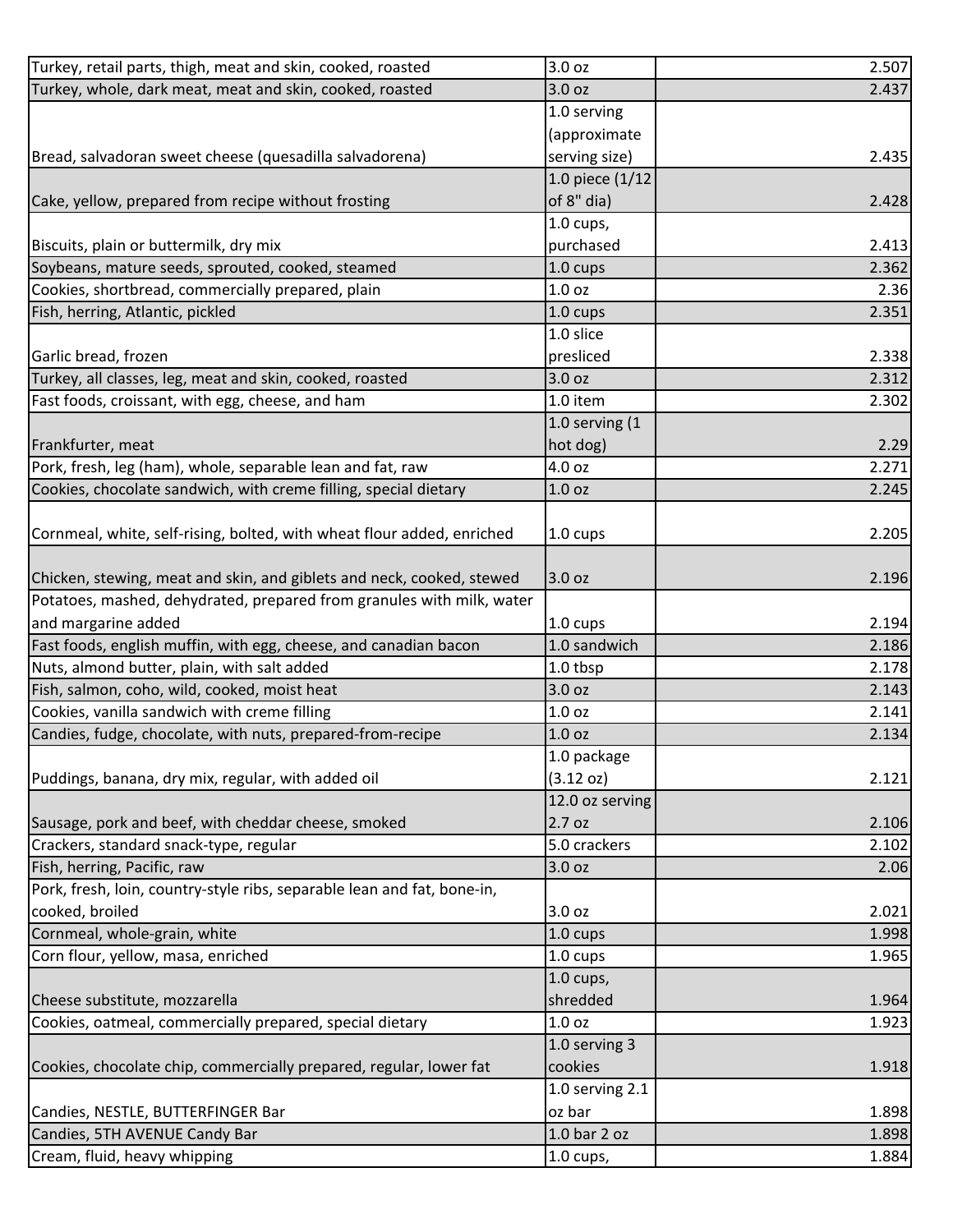| Lamb, rib, separable lean and fat, trimmed to 1/8" fat, choice, cooked,      |                    |       |
|------------------------------------------------------------------------------|--------------------|-------|
| broiled                                                                      | 3.0 <sub>oz</sub>  | 1.844 |
| Chicken, broilers or fryers, separable fat, raw                              | 1.0 tbsp           | 1.818 |
| Salad dressing, mayonnaise type, regular, with salt                          | 1.0 tbsp           | 1.791 |
| Cheese, swiss                                                                | 1.0 cups, diced    | 1.77  |
| Beef, Australian, imported, grass-fed, seam fat, raw                         | 4.0 oz             | 1.754 |
| Fish, salmon, pink, canned, without salt, solids with bone and liquid        | 3.0 oz             | 1.742 |
| Chicken, broiler, rotisserie, BBQ, back meat only                            | 3.0 <sub>oz</sub>  | 1.737 |
| Cookies, oatmeal, with raisins                                               | 1.0 <sub>oz</sub>  | 1.727 |
| Heinz, Weight Watcher, Chocolate Eclair, frozen                              | 1.0 eclair,        | 1.711 |
| Bologna, pork and turkey, lite                                               | 1.0 serving 2      | 1.709 |
| Pork, fresh, shoulder, (Boston butt), blade (steaks), separable lean and     |                    |       |
| fat, with added solution, cooked, braised                                    | 3.0 oz             | 1.705 |
| Sorghum flour, whole-grain                                                   | 1.0 cups           | 1.698 |
| Frankfurter, pork                                                            | 1.0 link           | 1.697 |
| Lamb, rib, separable lean and fat, trimmed to 1/8" fat, choice, cooked,      |                    |       |
| roasted                                                                      | 3.0 oz             | 1.692 |
| Lamb, shoulder, blade, separable lean and fat, trimmed to 1/8" fat,          |                    |       |
| choice, cooked, braised                                                      | 3.0 oz             | 1.674 |
| Chicken, broilers or fryers, back, meat only, raw                            | 4.0 oz             | 1.661 |
| Sauce, cheese, ready-to-serve                                                | $0.25$ cups        | 1.637 |
| Pork, fresh, shoulder, (Boston butt), blade (steaks), separable lean and     |                    |       |
| fat, with added solution, raw                                                | 4.0 oz             | 1.62  |
| Pork sausage, link/patty, fully cooked, unheated                             | 1.0 link           | 1.591 |
| Fish, bluefish, raw                                                          | 1.0 fillet         | 1.59  |
| Salad dressing, mayonnaise, imitation, soybean                               | 1.0 tbsp           | 1.59  |
| Fish, bluefish, cooked, dry heat                                             | 1.0 fillet         | 1.589 |
| Chicken, broilers or fryers, leg, meat and skin, cooked, roasted             | 3.0 <sub>oz</sub>  | 1.577 |
| Rice flour, brown                                                            | 1.0 cups           | 1.574 |
| Pork, fresh, loin, blade (chops or roasts), boneless, separable lean and fat |                    |       |
| only, raw                                                                    | 4.0 oz             | 1.548 |
| Pie, fried pies, fruit                                                       | 1.0 oz             | 1.524 |
| Bologna, meat and poultry                                                    | 1.0 slice          | 1.515 |
| Pork, fresh, shoulder, blade, boston (roasts), separable lean and fat,       |                    |       |
| cooked, roasted                                                              | 3.0 oz             | 1.496 |
| Egg, whole, cooked, fried                                                    | 1.0 large          | 1.495 |
| Luncheon meat, pork, ham, and chicken, minced, canned, reduced               | 2.0 oz 1 NLEA      |       |
| sodium, added ascorbic acid, includes SPAM, 25% less sodium                  | serving            | 1.493 |
| Fish, mackerel, spanish, raw                                                 | 3.0 oz             | 1.478 |
| Lamb, loin, separable lean and fat, trimmed to 1/8" fat, choice, cooked,     |                    |       |
| roasted                                                                      | 3.0 oz             | 1.437 |
| Crackers, cheese, regular                                                    | 0.5 oz             | 1.433 |
| Oil, olive, salad or cooking                                                 | 1.0 tablespoon     | 1.421 |
| Cheese, parmesan, grated                                                     | 1.0 cups           | 1.386 |
| Pork, fresh, loin, blade (roasts), boneless, separable lean and fat, cooked, |                    |       |
| roasted                                                                      | 3.0 oz             | 1.369 |
| Sausage, turkey, fresh, raw                                                  | 1.0 serving        | 1.36  |
| Soup, chicken, canned, chunky, ready-to-serve                                | $1.0 \text{ cups}$ | 1.347 |
| Cheese, mozzarella, low moisture, part-skim                                  | 1.0 cups, diced    | 1.345 |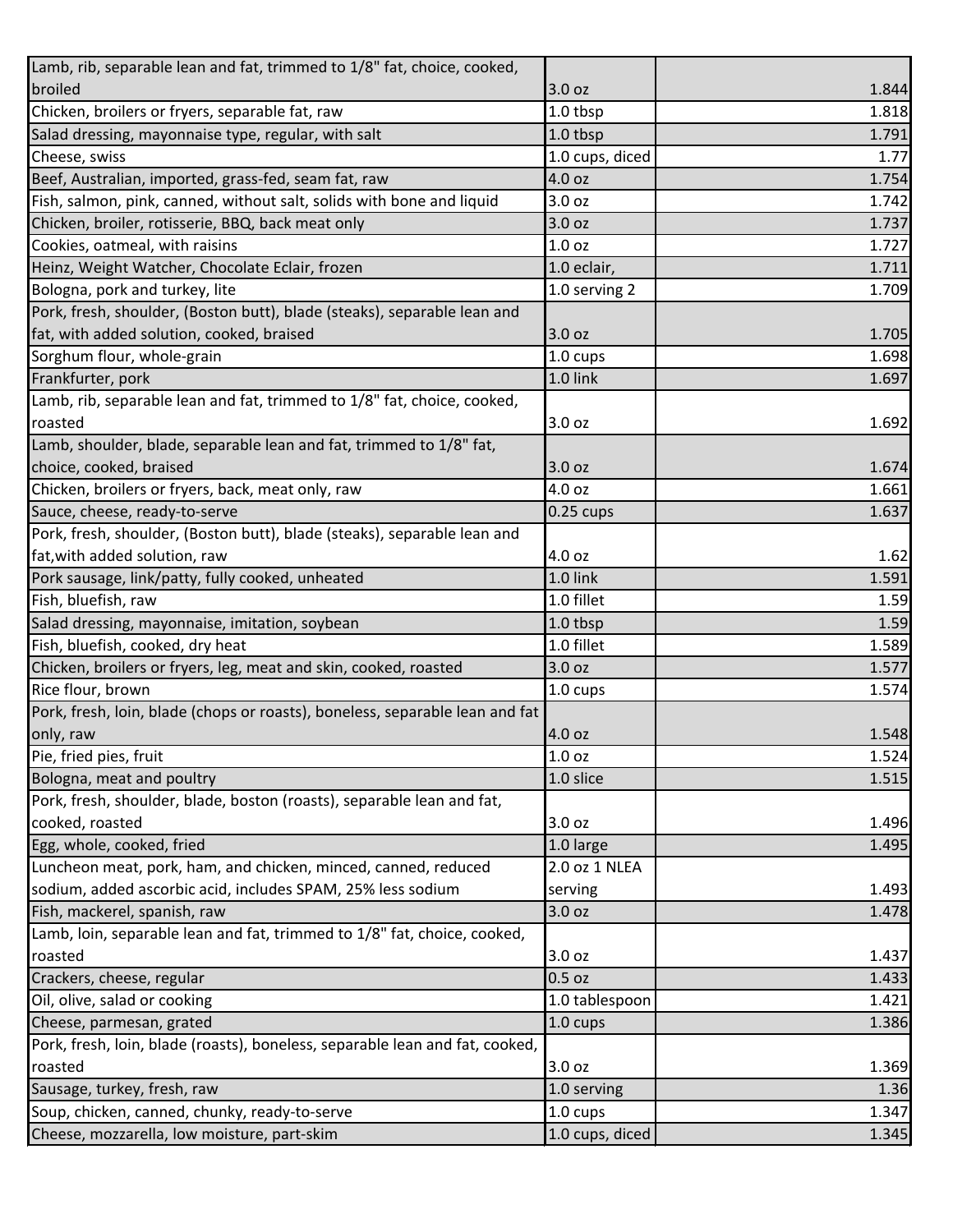| Lamb, shoulder, blade, separable lean and fat, trimmed to 1/8" fat,           |                    |       |
|-------------------------------------------------------------------------------|--------------------|-------|
| choice, cooked, roasted                                                       | 3.0 oz             | 1.343 |
| Liverwurst spread                                                             | $0.25$ cups        | 1.335 |
| Bologna, chicken, turkey, pork                                                | 1.0 serving        | 1.308 |
| Kielbasa, Polish, turkey and beef, smoked                                     | 1.0 serving 2      | 1.305 |
| Candies, NESTLE, BUTTERFINGER Crisp                                           | 1.0 piece          | 1.302 |
| Crackers, wheat, sandwich, with cheese filling                                | 0.5 oz             | 1.302 |
| Cookies, brownies, dry mix, sugar free                                        | 1.0 <sub>oz</sub>  | 1.298 |
| Nuts, chestnuts, european, raw, unpeeled                                      | $1.0 \text{ cups}$ | 1.296 |
| Cookies, chocolate sandwich, with creme filling, regular                      | 3.0 cookie         | 1.282 |
| Fish, salmon, pink, canned, drained solids                                    | 3.0 oz             | 1.281 |
| Fish, trout, rainbow, farmed, cooked, dry heat                                | 1.0 fillet         | 1.277 |
| Pork, fresh, loin, sirloin (roasts), bone-in, separable lean and fat, cooked, |                    |       |
| roasted                                                                       | 3.0 oz             | 1.274 |
| Crackers, wheat, sandwich, with peanut butter filling                         | 0.5 <sub>oz</sub>  | 1.258 |
| Pork, fresh, variety meats and by-products, brain, cooked, braised            | 3.0 oz             | 1.25  |
| MORI-NU, Tofu, silken, firm                                                   | 1.0 slice          | 1.247 |
|                                                                               |                    |       |
| Cheese, cheddar (Includes foods for USDA's Food Distribution Program)         | 1.0 cups, diced    | 1.243 |
|                                                                               | 1.0 unit (yield    |       |
|                                                                               | from 1 lb          |       |
| Chicken, broilers or fryers, leg, meat only, cooked, fried                    | ready-to-cook      | 1.243 |
| Lamb, shoulder, arm, separable lean and fat, trimmed to 1/8" fat,             |                    |       |
| cooked, broiled                                                               | 3.0 oz             | 1.241 |
| Frostings, coconut-nut, ready-to-eat                                          | 0.08 package       | 1.24  |
| Pork, fresh, loin, center rib (roasts), bone-in, separable lean only, cooked, |                    |       |
| roasted                                                                       | 3.0 oz             | 1.235 |
| Pork, fresh, variety meats and by-products, feet, raw                         | 4.0 oz             | 1.234 |
| Beverages, Protein powder soy based                                           | 1.0 scoop          | 1.215 |
| Pasta, fresh-refrigerated, plain, as purchased                                | 4.0 oz             | 1.206 |
| <b>Bacon and beef sticks</b>                                                  | 1.0 <sub>oz</sub>  | 1.204 |
| Snacks, granola bars, soft, uncoated, peanut butter                           | 1.0 bar $(1 oz)$   | 1.196 |
| Fish, trout, mixed species, cooked, dry heat                                  | 1.0 fillet         | 1.192 |
| Cheese food, pasteurized process, American, vitamin D fortified               | $1.0 \text{ cups}$ | 1.185 |
| Biscuits, plain or buttermilk, frozen, baked                                  | 1.0 <sub>oz</sub>  | 1.184 |
| Beans, black, mature seeds, raw                                               | 1.0 cups           | 1.183 |
| Cheese, mexican, queso chihuahua                                              | 1.0 cups, diced    | 1.177 |
| Cookies, chocolate wafers                                                     | 1.0 <sub>oz</sub>  | 1.177 |
| Cookies, shortbread, commercially prepared, pecan                             | 1.0 <sub>oz</sub>  | 1.169 |
| Beerwurst, beer salami, pork and beef                                         | 2.0 <sub>oz</sub>  | 1.165 |
| Beerwurst, pork and beef                                                      | 1.0 serving 2      | 1.165 |
| Fish, swordfish, cooked, dry heat                                             | 3.0 oz             | 1.163 |
| Pork, cured, ham, shank, bone-in, separable lean and fat, unheated            | 3.0 oz             | 1.161 |
| Pork, cured, ham, rump, bone-in, separable lean and fat, unheated             | 3.0 oz             | 1.153 |
| Pork, fresh, leg (ham), whole, separable lean only, cooked, roasted           | 1.0 cups, diced    | 1.147 |
| Barley flour or meal                                                          | 1.0 cups           | 1.141 |
| Snacks, KELLOGG, KELLOGG'S RICE KRISPIES TREATS Squares                       | 1.0 serving        | 1.122 |
| Egg, yolk, raw, frozen, sugared, pasteurized                                  | 1.0 oz             | 1.093 |
| Cookies, chocolate chip, commercially prepared, regular, higher fat,          |                    |       |
| enriched                                                                      | 1.0 cookie         | 1.086 |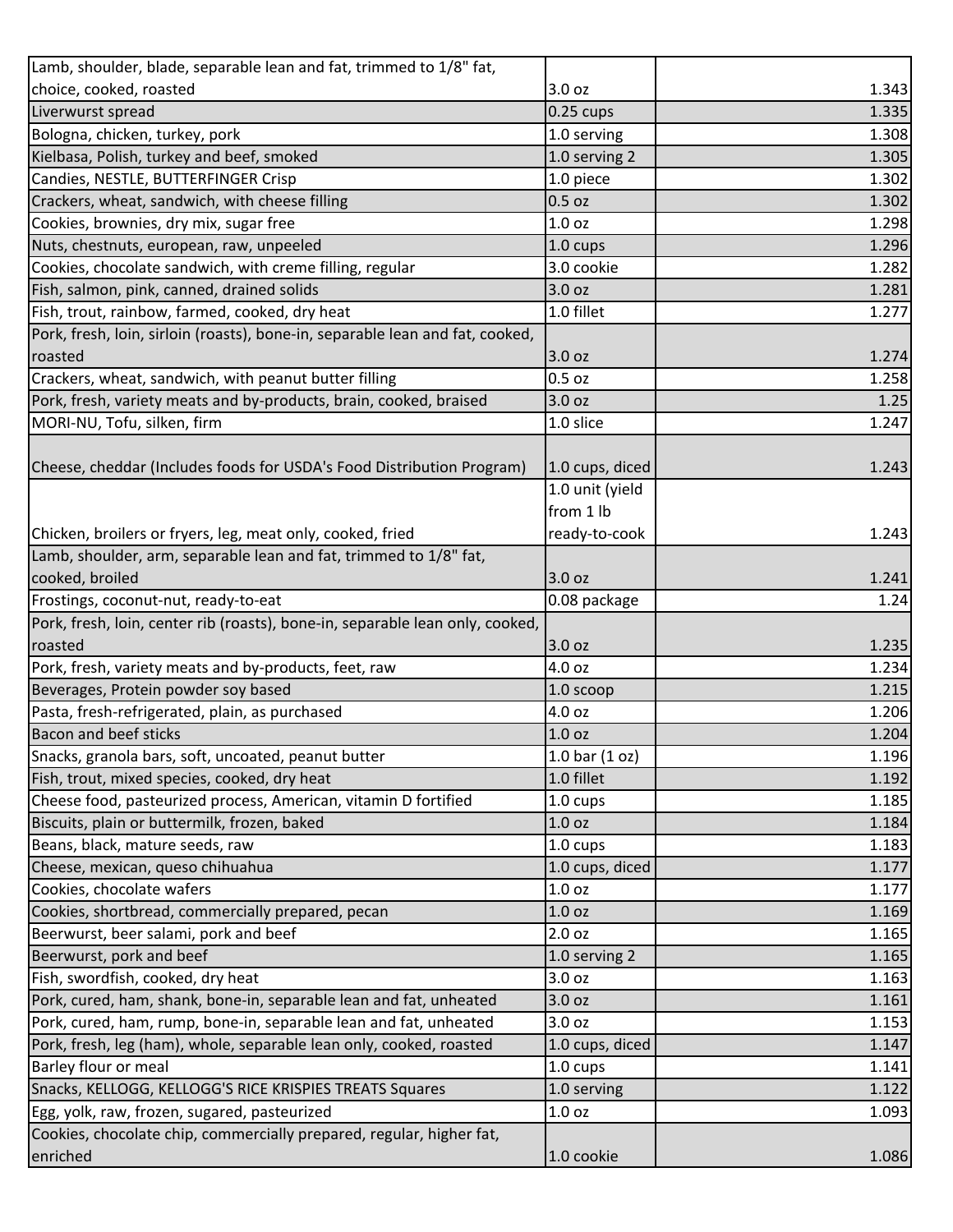| Cookies, peanut butter sandwich, regular                                     | 1.0 oz            | 1.076 |
|------------------------------------------------------------------------------|-------------------|-------|
| Pork, fresh, loin, country-style ribs, separable lean only, bone-in, cooked, |                   |       |
| broiled                                                                      | 3.0 oz            | 1.073 |
| Lamb, New Zealand, imported, frozen, shoulder, whole (arm and blade),        |                   |       |
| separable lean and fat, trimmed to 1/8" fat, cooked, braised                 | 3.0 oz            | 1.062 |
| Cookies, sugar, commercially prepared, regular (includes vanilla)            | 1.0 <sub>oz</sub> | 1.062 |
| Cream, fluid, light whipping                                                 | 1.0 cups,         | 1.061 |
| Tortillas, ready-to-bake or -fry, flour, shelf stable                        | 1.0 tortilla      | 1.054 |
| Soup, black bean, canned, condensed                                          | 1.0 cups (8 fl    | 1.054 |
| Lamb, Australian, imported, fresh, rib chop, frenched, bone-in, separable    |                   |       |
| lean and fat, trimmed to 1/8" fat, cooked, grilled                           | 3.0 oz            | 1.045 |
| Soup, chicken noodle, dry, mix                                               | 1.0 packet        | 1.035 |
| Pasta, whole-wheat, dry (Includes foods for USDA's Food Distribution         | 1.0 cups          |       |
| Program)                                                                     | spaghetti         | 1.034 |
| Cake, shortcake, biscuit-type, prepared from recipe                          | 1.0 <sub>oz</sub> | 1.03  |
| Cookies, peanut butter, commercially prepared, regular                       | 1.0 <sub>oz</sub> | 1.023 |
|                                                                              | 1.0 cups          |       |
| Corn, sweet, yellow, canned, drained solids, rinsed with tap water           | drained, rinsed   | 1.023 |
| Beans, pink, mature seeds, raw                                               | 1.0 cups          | 1.023 |
| Snacks, crisped rice bar, chocolate chip                                     | 1.0 bar $(1 oz)$  | 1.022 |
| Pork, fresh, loin, whole, separable lean and fat, cooked, broiled            | 3.0 oz            | 1.02  |
| Cornmeal, white, self-rising, degermed, enriched                             | 1.0 cups          | 1.02  |
| Cheese, provolone                                                            | 1.0 cups, diced   | 1.015 |
| Crackers, saltines, whole wheat (includes multi-grain)                       | 1.0 serving       | 1.012 |
| Salami, Italian, pork                                                        | 1.0 <sub>oz</sub> | 1.008 |
| Bread, cornbread, dry mix, prepared with 2% milk, 80% margarine, and         |                   |       |
| eggs                                                                         | 1.0 muffin        | 1.001 |
| Pie, blueberry, commercially prepared                                        | 1.0 <sub>oz</sub> | 0.999 |
| Hormel Pillow Pak Sliced Turkey Pepperoni                                    | 1.0 serving       | 0.996 |
| Wheat flour, white, bread, enriched                                          | 1.0 cups          | 0.996 |
| Fish, salmon, chum, cooked, dry heat                                         | 3.0 oz            | 0.979 |
| Snacks, pork skins, barbecue-flavor                                          | 1.0 <sub>oz</sub> | 0.978 |
| Passion-fruit, (granadilla), purple, raw                                     | 1.0 cups          | 0.97  |
| Muffin, blueberry, commercially prepared, low-fat                            | 1.0 muffin        | 0.968 |
| Fish, roe, mixed species, cooked, dry heat                                   | 1.0 <sub>oz</sub> | 0.965 |
|                                                                              | 1.0 slice         |       |
| Bread, pan dulce, sweet yeast bread                                          | (average          | 0.964 |
| Egg, whole, raw, fresh                                                       | 1.0 large         | 0.956 |
| Cookies, sugar wafers with creme filling, regular                            | 3.0 cookies       | 0.954 |
| Cereals ready-to-eat, POST, HONEY BUNCHES OF OATS with vanilla               | 1.0 cups (1       |       |
| bunches                                                                      | NLEA serving)     | 0.952 |
|                                                                              |                   |       |
| Veal, breast, whole, boneless, separable lean and fat, cooked, braised       | 3.0 oz            | 0.952 |
| Egg, whole, cooked, poached                                                  | 1.0 large         | 0.952 |
| Beverages, UNILEVER, SLIMFAST, meal replacement, regular, ready-to-          |                   |       |
| drink, 3-2-1 Plan                                                            | 1.0 bottle        | 0.944 |
| Cereals, QUAKER, Instant Oatmeal Organic, Regular                            | 1.0 packet        | 0.943 |
| Pie, banana cream, prepared from recipe                                      | 1.0 oz            | 0.933 |
| Pork, fresh, shoulder, blade, boston (steaks), separable lean only, cooked,  |                   |       |
| broiled                                                                      | 3.0 oz            | 0.918 |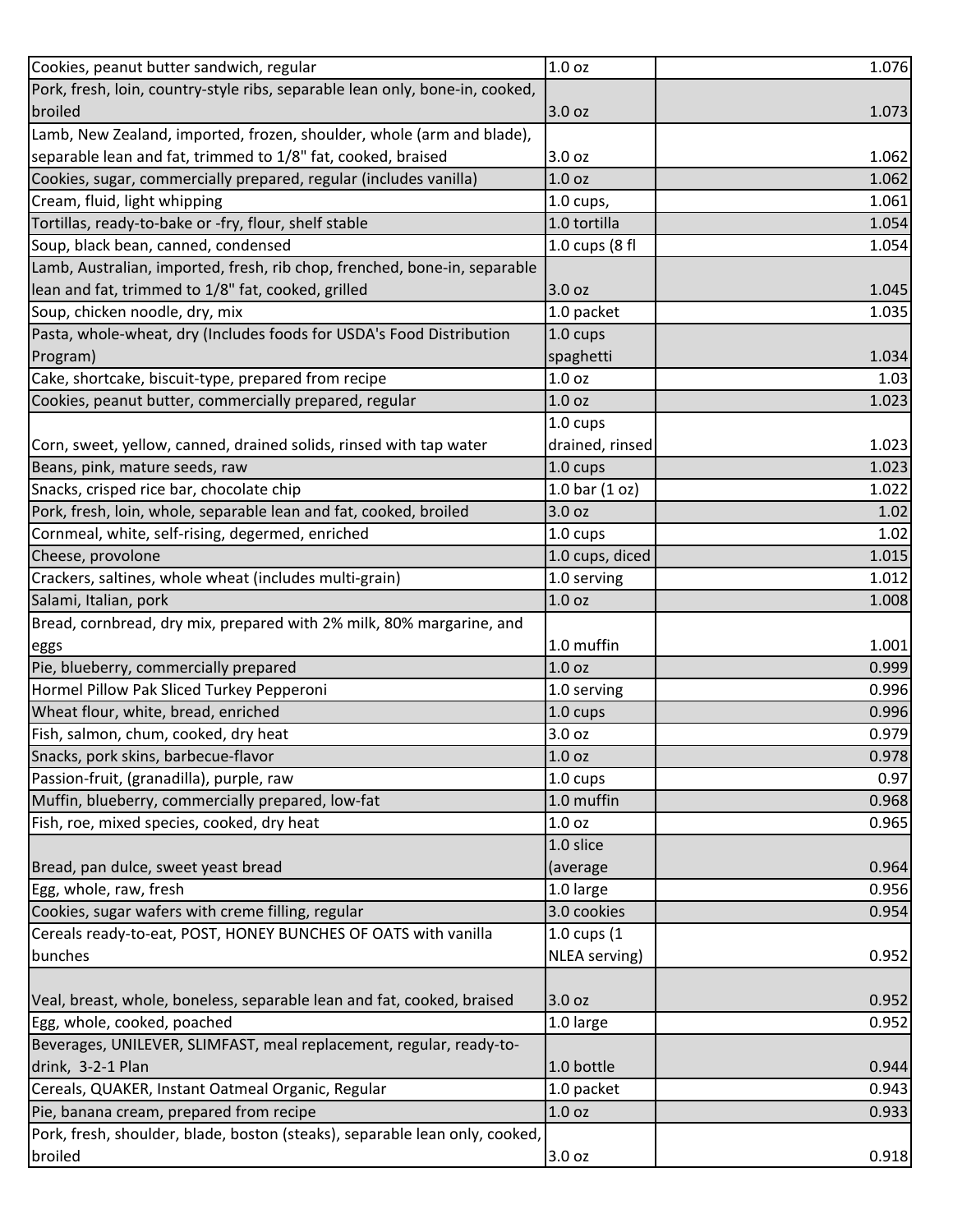| Beef, rib, small end (ribs 10-12), separable lean and fat, trimmed to 1/8"   |                      |                         |
|------------------------------------------------------------------------------|----------------------|-------------------------|
| fat, choice, cooked, roasted                                                 | 3.0 oz               | 0.909                   |
| Mollusks, mussel, blue, raw                                                  | 1.0 cups             | 0.909                   |
|                                                                              |                      |                         |
| Bread, cornbread, prepared from recipe, made with low fat (2%) milk          | 1.0 <sub>oz</sub>    | 0.909                   |
|                                                                              | 6.0 cracker 1        |                         |
| Crackers, cheese, sandwich-type with cheese filling                          | cracker = $6.5g$     | 0.908                   |
| Pork, cured, ham with natural juices, spiral slice, boneless, separable lean |                      |                         |
| and fat, heated, roasted                                                     | 1.0 slice            | 0.906                   |
| Braunschweiger (a liver sausage), pork                                       | 1.0 <sub>oz</sub>    | 0.905                   |
|                                                                              | 0.75 cups (1         |                         |
| Cereals ready-to-eat, NATURE'S PATH, Organic FLAX PLUS flakes                | <b>NLEA</b> serving) | 0.903                   |
| Cake, white, dry mix, special dietary (includes lemon-flavored)              | 1.0 <sub>oz</sub>    | 0.902                   |
| Cookies, peanut butter, commercially prepared, soft-type                     | 1.0 <sub>oz</sub>    | 0.902                   |
| Mollusks, oyster, eastern, wild, cooked, moist heat                          | 3.0 oz               | 0.898                   |
| Cake, coffeecake, cinnamon with crumb topping, dry mix, prepared             | 1.0 <sub>oz</sub>    | 0.897                   |
| Snacks, corn-based, extruded, onion-flavor                                   | 1.0 <sub>oz</sub>    | 0.89                    |
|                                                                              | $1.0$ cups,          |                         |
| Cheese, feta                                                                 | crumbled             | 0.886                   |
| Noodles, egg, unenriched, cooked, without added salt                         | 1.0 cups             | 0.883                   |
| Sausage, turkey, hot, smoked                                                 | 2.0 oz               | 0.88                    |
| Cheese spread, pasteurized process, American                                 | 1.0 cups, diced      | 0.874                   |
| Cheese, muenster                                                             | 1.0 cups, diced      | 0.873                   |
| Cheese, pasteurized process, swiss                                           | 1.0 cups, diced      | 0.871                   |
| Chicken, dark meat, thigh, meat only, with added solution, raw               | 4.0 oz               | 0.867                   |
|                                                                              |                      |                         |
| Blackberry juice, canned                                                     | 1.0 cups             | 0.86                    |
|                                                                              | $1.0$ cups,          |                         |
| Cheese, mozzarella, whole milk                                               | shredded             | 0.857                   |
| Soup, beef and vegetables, canned, ready-to-serve                            | 1.0 cups             | 0.855                   |
|                                                                              | 1.0 cups (1          |                         |
| Cereals ready-to-eat, QUAKER Oatmeal Squares, Golden Maple                   | NLEA serving)        | 0.853                   |
| Cookies, oatmeal, refrigerated dough, baked                                  | 1.0 <sub>oz</sub>    |                         |
|                                                                              |                      |                         |
| Tomato products, canned, sauce, with onions, green peppers, and celery       | $1.0 \text{ cups}$   | 0.844<br>0.843          |
| Lamb, New Zealand, imported, frozen, loin, separable lean and fat,           |                      |                         |
| trimmed to 1/8" fat, cooked, broiled                                         | 3.0 <sub>oz</sub>    | 0.842                   |
| Danish pastry, cinnamon, enriched                                            | 1.0 <sub>oz</sub>    |                         |
| Veal, breast, separable fat, cooked                                          | 1.0 oz               |                         |
| Lamb, Australian, imported, fresh, separable fat, raw                        | 1.0 <sub>oz</sub>    | 0.832<br>0.812<br>0.806 |
| Beef, tenderloin, steak, separable lean and fat, trimmed to 1/8" fat,        |                      |                         |
| select, raw                                                                  | 4.0 oz               |                         |
| Fish, seatrout, mixed species, cooked, dry heat                              | 3.0 oz               |                         |
| Cookies, fig bars                                                            | 1.0 oz               |                         |
| Beef, short loin, porterhouse steak, separable lean and fat, trimmed to      |                      | 0.793<br>0.79<br>0.786  |
| 1/8" fat, choice, raw                                                        | 4.0 oz               |                         |
| Bread, stuffing, cornbread, dry mix, prepared                                | 1.0 oz               | 0.779<br>0.767          |
| Archway Home Style Cookies, Iced Oatmeal                                     | 1.0 serving          | 0.762                   |
|                                                                              | 11.0 crackers        |                         |
| Crackers, cream, Gamesa Sabrosas<br>Milk, sheep, fluid                       | (1 NLEA              | 0.76                    |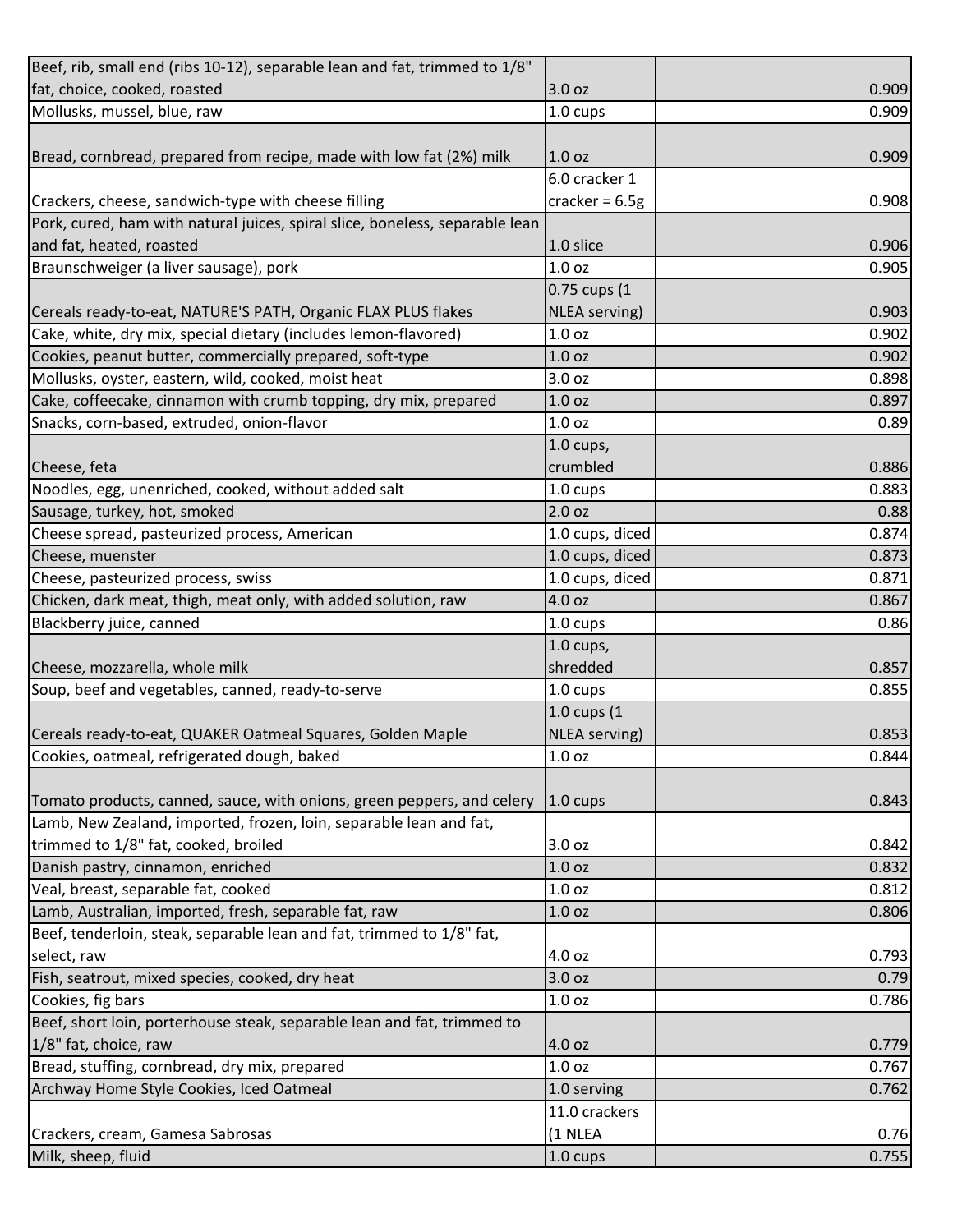| Pork, ground, 96% lean / 4% fat, raw                                       | 4.0 oz            | 0.746 |
|----------------------------------------------------------------------------|-------------------|-------|
| Cookies, oatmeal, refrigerated dough                                       | 1.0 <sub>oz</sub> | 0.735 |
| Danish pastry, cheese                                                      | 1.0 <sub>oz</sub> | 0.73  |
| Infant formula, ABBOTT NUTRITION, SIMILAC, GO AND GROW, ready-to-          |                   |       |
| feed, with ARA and DHA                                                     | 5.0 fl oz         | 0.728 |
| Cookies, oatmeal, commercially prepared, regular                           | 1.0 <sub>oz</sub> | 0.721 |
| Fish, wolffish, Atlantic, raw                                              | 3.0 oz            | 0.718 |
| Cereals, oats, instant, fortified, with raisins and spice, prepared with   |                   |       |
| water                                                                      | 1.0 cups          | 0.718 |
| Cookies, chocolate chip, refrigerated dough                                | 1.0 serving       | 0.717 |
| Bologna, pork, turkey and beef                                             | 1.0 oz            | 0.712 |
| Sausage, chicken, beef, pork, skinless, smoked                             | 1.0 link          | 0.711 |
| Lamb, Australian, imported, fresh, shoulder, arm, separable lean and fat,  |                   |       |
| trimmed to 1/8" fat, cooked, braised                                       | 3.0 oz            | 0.706 |
| Pork, fresh, variety meats and by-products, pancreas, raw                  | 1.0 <sub>oz</sub> | 0.703 |
| Cookies, chocolate sandwich, with extra creme filling                      | 1.0 oz            | 0.701 |
| Mollusks, oyster, eastern, wild, cooked, dry heat                          | 3.0 oz            | 0.697 |
| Beef, chuck, short ribs, boneless, separable lean only, trimmed to 0" fat, |                   |       |
| choice, cooked, braised                                                    | 3.0 oz            | 0.689 |
| Asparagus, canned, drained solids                                          | 1.0 cups          | 0.687 |
| Archway Home Style Cookies, Iced Molasses                                  | 1.0 serving       | 0.683 |
| Keebler, Keebler Chocolate Graham SELECTS                                  | 1.0 serving       | 0.682 |
| Veal, Australian, shank, hind, bone-in, separable lean only, raw           | 4.0 oz            | 0.68  |
| POPEYES, Mild Chicken Strips, analyzed 2006                                | 1.0 strip         | 0.679 |
| Croissants, cheese                                                         | 1.0 <sub>oz</sub> | 0.676 |
| Veal, breast, whole, boneless, separable lean only, cooked, braised        | 3.0 oz            | 0.67  |
| Cake, cherry fudge with chocolate frosting                                 | 1.0 <sub>oz</sub> | 0.663 |
|                                                                            | 3.0 oz grilled    |       |
| Pork, ground, 96% lean / 4% fat, cooked, crumbles                          | patties           | 0.66  |
| Toaster pastries, fruit, toasted (include apple, blueberry, cherry,        |                   |       |
| strawberry)                                                                | 1.0 pastry        | 0.653 |
| Soup, onion, canned, condensed                                             | $0.5$ cups (4 fl  | 0.652 |
| Beef, loin, top loin, separable lean and fat, trimmed to 1/8" fat, select, |                   |       |
| raw                                                                        | 4.0 oz            | 0.646 |
| Crackers, standard snack-type, sandwich, with peanut butter filling        | $0.5$ oz          | 0.646 |
| Turkey, ground, fat free, patties, broiled                                 | 3.0 oz            | 0.645 |
| Fish, cisco, smoked                                                        | 1.0 oz            | 0.645 |
| Crustaceans, spiny lobster, mixed species, cooked, moist heat              | 3.0 oz            | 0.643 |
|                                                                            | 1.0 cups (1       |       |
| Cereals ready-to-eat, POST, Shredded Wheat, original spoon-size            | NLEA serving)     | 0.637 |
| Lamb, New Zealand, imported, frozen, foreshank, separable lean and fat,    |                   |       |
| trimmed to 1/8" fat, cooked, braised                                       | 3.0 oz            | 0.62  |
|                                                                            | 1.0 patty (       |       |
|                                                                            | yield from        |       |
| Game meat, bison, ground, cooked, pan-broiled                              | 112.7 g raw       | 0.619 |
| Cereals, WHEATENA, cooked with water                                       | 1.0 cups          | 0.612 |
|                                                                            | 1.0 package (3    |       |
| Puddings, lemon, dry mix, regular, with added oil, potassium, sodium       | OZ)               | 0.612 |
| Fish, herring, Atlantic, raw                                               | $1.0$ oz,         | 0.605 |
| Pasta, fresh-refrigerated, spinach, as purchased                           | 4.0 oz            | 0.598 |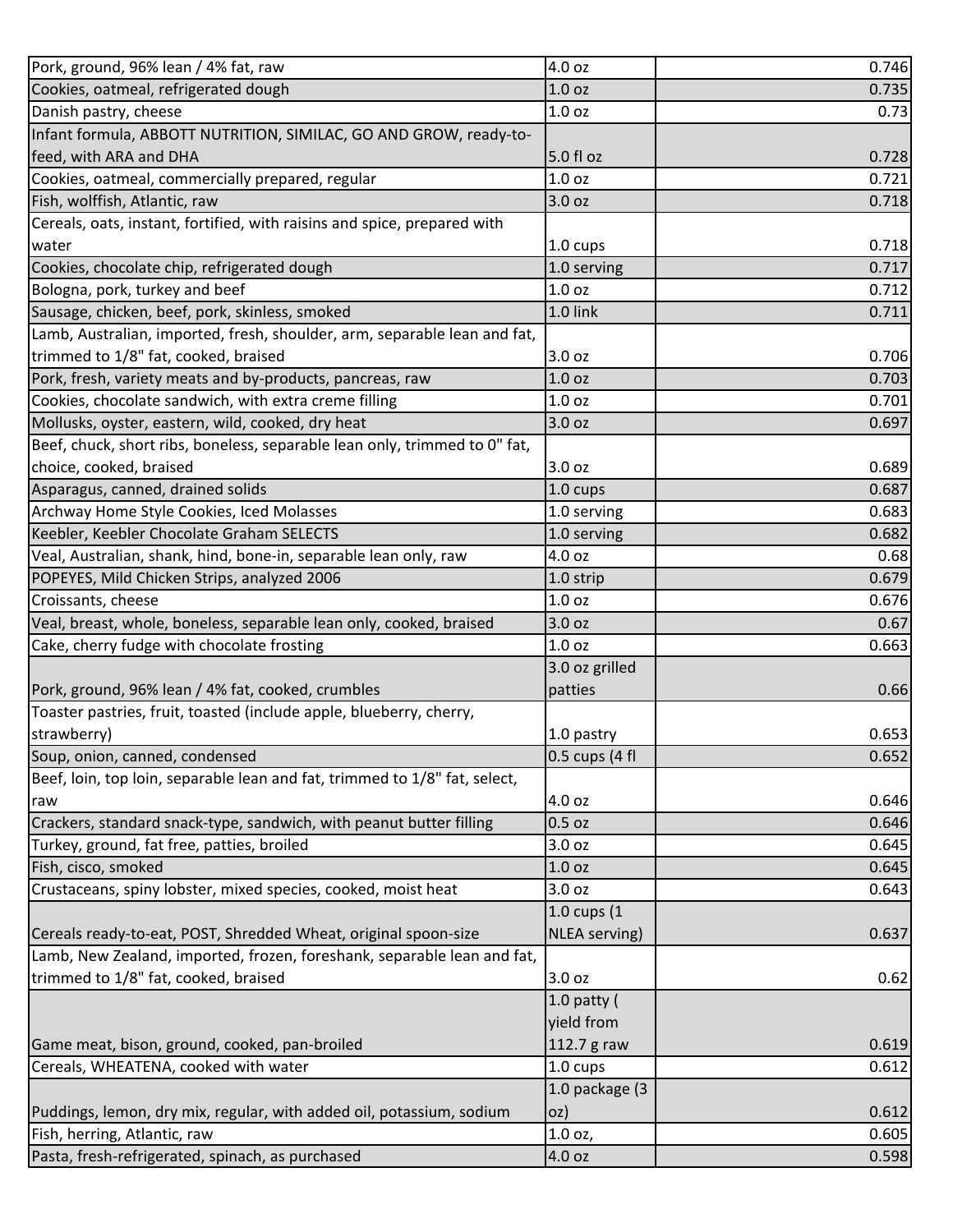| $1.0 \text{ cups}$<br>Snacks, tortilla chips, nacho-flavor, reduced fat<br>1.0 oz<br>0.595<br>4.0 oz<br>0.594<br>Pork, cured, ham and water product, slice, boneless, separable lean and<br>3.0 oz (3 oz)<br>0.594<br>Bread, white, commercially prepared, toasted<br>1.0 oz<br>0.593<br>Infant formula, ABBOTT NUTRITION, SIMILAC, For Spit Up, powder, with<br>0.591<br>1.0 scoop<br>0.589<br>1.0 strip<br>4.0 oz<br>raw<br>18.0 pieces<br>0.584<br>Fish, flatfish (flounder and sole species), cooked, dry heat<br>1.0 fillet<br>0.583<br>1.0 <sub>oz</sub><br>0.583<br>separable lean and fat, trimmed to 1/8" fat, cooked, roasted<br>3.0 oz<br>0.576<br>$1.0 \text{ cups}$<br>2.0 biscuits (1<br>NLEA serving)<br>0.573<br>1.0 serving $1/2$<br>0.571<br>cups<br>4.0 oz<br>0.568<br>raw<br>3.0 oz<br>0.568<br>1.0 piece<br>0.567<br>1.0 package<br>(10 oz) yields<br>1.0 cups<br>Noodles, egg, spinach, enriched, cooked<br>1.0 serving<br>2.33 oz<br>Beef, tenderloin, steak, separable lean and fat, trimmed to 1/8" fat, all<br>grades, cooked, broiled<br>3.0 oz<br>0.556<br>Cheese, ricotta, whole milk<br>$0.5 \text{ cups}$<br>0.552<br>Pork, fresh, loin, top loin (roasts), boneless, separable lean only, cooked,<br>roasted<br>3.0 oz<br>0.536<br>0.533<br>$1.0$ cups,<br>Oil, sunflower, high oleic (70% and over)<br>1.0 tbsp<br>0.532<br>Cake, snack cakes, creme-filled, sponge<br>1.0 oz<br>0.527<br>Corn, sweet, yellow, frozen, kernels cut off cob, boiled, drained, without<br>0.525<br>$1.0 \text{ cups}$<br>salt<br>1.0 <sub>oz</sub><br>0.524<br>Bagels, plain, enriched, with calcium propionate (includes onion, poppy,<br>sesame)<br>1.0 bagel<br>0.521<br>1.0 muffin<br>0.52<br>Kiwifruit, green, raw<br>1.0 cups, sliced<br>0.517 | Candies, NESTLE, 100 GRAND Bar                               | 1.0 bar $(1.5 oz)$ | 0.597 |
|---------------------------------------------------------------------------------------------------------------------------------------------------------------------------------------------------------------------------------------------------------------------------------------------------------------------------------------------------------------------------------------------------------------------------------------------------------------------------------------------------------------------------------------------------------------------------------------------------------------------------------------------------------------------------------------------------------------------------------------------------------------------------------------------------------------------------------------------------------------------------------------------------------------------------------------------------------------------------------------------------------------------------------------------------------------------------------------------------------------------------------------------------------------------------------------------------------------------------------------------------------------------------------------------------------------------------------------------------------------------------------------------------------------------------------------------------------------------------------------------------------------------------------------------------------------------------------------------------------------------------------------------------------------------------------------------------------------------------------------------------------------------|--------------------------------------------------------------|--------------------|-------|
| Corn, sweet, yellow, canned, brine pack, regular pack, solids and liquids<br>Beef, chuck eye roast, boneless, America's Beef Roast, separable lean and<br>fat, trimmed to 0" fat, all grades, raw<br>fat, heated, pan-broil<br><b>ARA and DHA</b><br>POPEYES, Spicy Chicken Strips, analyzed 2006<br>Pork, fresh, loin, blade (chops or roasts), boneless, separable lean only,<br>Candies, HERSHEY'S, ALMOND JOY BITES                                                                                                                                                                                                                                                                                                                                                                                                                                                                                                                                                                                                                                                                                                                                                                                                                                                                                                                                                                                                                                                                                                                                                                                                                                                                                                                                             |                                                              |                    |       |
|                                                                                                                                                                                                                                                                                                                                                                                                                                                                                                                                                                                                                                                                                                                                                                                                                                                                                                                                                                                                                                                                                                                                                                                                                                                                                                                                                                                                                                                                                                                                                                                                                                                                                                                                                                     |                                                              |                    | 0.596 |
|                                                                                                                                                                                                                                                                                                                                                                                                                                                                                                                                                                                                                                                                                                                                                                                                                                                                                                                                                                                                                                                                                                                                                                                                                                                                                                                                                                                                                                                                                                                                                                                                                                                                                                                                                                     |                                                              |                    |       |
|                                                                                                                                                                                                                                                                                                                                                                                                                                                                                                                                                                                                                                                                                                                                                                                                                                                                                                                                                                                                                                                                                                                                                                                                                                                                                                                                                                                                                                                                                                                                                                                                                                                                                                                                                                     |                                                              |                    |       |
|                                                                                                                                                                                                                                                                                                                                                                                                                                                                                                                                                                                                                                                                                                                                                                                                                                                                                                                                                                                                                                                                                                                                                                                                                                                                                                                                                                                                                                                                                                                                                                                                                                                                                                                                                                     |                                                              |                    |       |
|                                                                                                                                                                                                                                                                                                                                                                                                                                                                                                                                                                                                                                                                                                                                                                                                                                                                                                                                                                                                                                                                                                                                                                                                                                                                                                                                                                                                                                                                                                                                                                                                                                                                                                                                                                     |                                                              |                    |       |
|                                                                                                                                                                                                                                                                                                                                                                                                                                                                                                                                                                                                                                                                                                                                                                                                                                                                                                                                                                                                                                                                                                                                                                                                                                                                                                                                                                                                                                                                                                                                                                                                                                                                                                                                                                     |                                                              |                    |       |
|                                                                                                                                                                                                                                                                                                                                                                                                                                                                                                                                                                                                                                                                                                                                                                                                                                                                                                                                                                                                                                                                                                                                                                                                                                                                                                                                                                                                                                                                                                                                                                                                                                                                                                                                                                     |                                                              |                    |       |
|                                                                                                                                                                                                                                                                                                                                                                                                                                                                                                                                                                                                                                                                                                                                                                                                                                                                                                                                                                                                                                                                                                                                                                                                                                                                                                                                                                                                                                                                                                                                                                                                                                                                                                                                                                     |                                                              |                    |       |
|                                                                                                                                                                                                                                                                                                                                                                                                                                                                                                                                                                                                                                                                                                                                                                                                                                                                                                                                                                                                                                                                                                                                                                                                                                                                                                                                                                                                                                                                                                                                                                                                                                                                                                                                                                     |                                                              |                    |       |
|                                                                                                                                                                                                                                                                                                                                                                                                                                                                                                                                                                                                                                                                                                                                                                                                                                                                                                                                                                                                                                                                                                                                                                                                                                                                                                                                                                                                                                                                                                                                                                                                                                                                                                                                                                     |                                                              |                    |       |
|                                                                                                                                                                                                                                                                                                                                                                                                                                                                                                                                                                                                                                                                                                                                                                                                                                                                                                                                                                                                                                                                                                                                                                                                                                                                                                                                                                                                                                                                                                                                                                                                                                                                                                                                                                     |                                                              |                    |       |
|                                                                                                                                                                                                                                                                                                                                                                                                                                                                                                                                                                                                                                                                                                                                                                                                                                                                                                                                                                                                                                                                                                                                                                                                                                                                                                                                                                                                                                                                                                                                                                                                                                                                                                                                                                     |                                                              |                    | 0.588 |
|                                                                                                                                                                                                                                                                                                                                                                                                                                                                                                                                                                                                                                                                                                                                                                                                                                                                                                                                                                                                                                                                                                                                                                                                                                                                                                                                                                                                                                                                                                                                                                                                                                                                                                                                                                     |                                                              |                    |       |
|                                                                                                                                                                                                                                                                                                                                                                                                                                                                                                                                                                                                                                                                                                                                                                                                                                                                                                                                                                                                                                                                                                                                                                                                                                                                                                                                                                                                                                                                                                                                                                                                                                                                                                                                                                     |                                                              |                    |       |
| Lamb, New Zealand, imported, frozen, leg, whole (shank and sirloin),<br>Soup, pea, split with ham, canned, chunky, ready-to-serve<br>Cereals ready-to-eat, POST, Shredded Wheat, original big biscuit<br>Soup, bean with bacon, condensed, single brand<br>Pork, fresh, loin, tenderloin, separable lean and fat, with added solution,<br>Pork, fresh, loin, blade (chops), boneless, separable lean only, boneless,<br>cooked, broiled<br>Focaccia, Italian flatbread, plain<br>Peas and carrots, frozen, cooked, boiled, drained, without salt<br>Bratwurst, pork, beef and turkey, lite, smoked<br>Squash, winter, hubbard, baked, with salt<br>Bread, oatmeal, toasted<br>Artificial Blueberry Muffin Mix, dry                                                                                                                                                                                                                                                                                                                                                                                                                                                                                                                                                                                                                                                                                                                                                                                                                                                                                                                                                                                                                                                  | Pie, cherry, commercially prepared                           |                    |       |
|                                                                                                                                                                                                                                                                                                                                                                                                                                                                                                                                                                                                                                                                                                                                                                                                                                                                                                                                                                                                                                                                                                                                                                                                                                                                                                                                                                                                                                                                                                                                                                                                                                                                                                                                                                     |                                                              |                    |       |
|                                                                                                                                                                                                                                                                                                                                                                                                                                                                                                                                                                                                                                                                                                                                                                                                                                                                                                                                                                                                                                                                                                                                                                                                                                                                                                                                                                                                                                                                                                                                                                                                                                                                                                                                                                     |                                                              |                    | 0.578 |
|                                                                                                                                                                                                                                                                                                                                                                                                                                                                                                                                                                                                                                                                                                                                                                                                                                                                                                                                                                                                                                                                                                                                                                                                                                                                                                                                                                                                                                                                                                                                                                                                                                                                                                                                                                     |                                                              |                    |       |
|                                                                                                                                                                                                                                                                                                                                                                                                                                                                                                                                                                                                                                                                                                                                                                                                                                                                                                                                                                                                                                                                                                                                                                                                                                                                                                                                                                                                                                                                                                                                                                                                                                                                                                                                                                     |                                                              |                    |       |
|                                                                                                                                                                                                                                                                                                                                                                                                                                                                                                                                                                                                                                                                                                                                                                                                                                                                                                                                                                                                                                                                                                                                                                                                                                                                                                                                                                                                                                                                                                                                                                                                                                                                                                                                                                     |                                                              |                    |       |
|                                                                                                                                                                                                                                                                                                                                                                                                                                                                                                                                                                                                                                                                                                                                                                                                                                                                                                                                                                                                                                                                                                                                                                                                                                                                                                                                                                                                                                                                                                                                                                                                                                                                                                                                                                     |                                                              |                    |       |
|                                                                                                                                                                                                                                                                                                                                                                                                                                                                                                                                                                                                                                                                                                                                                                                                                                                                                                                                                                                                                                                                                                                                                                                                                                                                                                                                                                                                                                                                                                                                                                                                                                                                                                                                                                     |                                                              |                    |       |
|                                                                                                                                                                                                                                                                                                                                                                                                                                                                                                                                                                                                                                                                                                                                                                                                                                                                                                                                                                                                                                                                                                                                                                                                                                                                                                                                                                                                                                                                                                                                                                                                                                                                                                                                                                     |                                                              |                    |       |
|                                                                                                                                                                                                                                                                                                                                                                                                                                                                                                                                                                                                                                                                                                                                                                                                                                                                                                                                                                                                                                                                                                                                                                                                                                                                                                                                                                                                                                                                                                                                                                                                                                                                                                                                                                     |                                                              |                    |       |
|                                                                                                                                                                                                                                                                                                                                                                                                                                                                                                                                                                                                                                                                                                                                                                                                                                                                                                                                                                                                                                                                                                                                                                                                                                                                                                                                                                                                                                                                                                                                                                                                                                                                                                                                                                     |                                                              |                    |       |
|                                                                                                                                                                                                                                                                                                                                                                                                                                                                                                                                                                                                                                                                                                                                                                                                                                                                                                                                                                                                                                                                                                                                                                                                                                                                                                                                                                                                                                                                                                                                                                                                                                                                                                                                                                     |                                                              |                    |       |
|                                                                                                                                                                                                                                                                                                                                                                                                                                                                                                                                                                                                                                                                                                                                                                                                                                                                                                                                                                                                                                                                                                                                                                                                                                                                                                                                                                                                                                                                                                                                                                                                                                                                                                                                                                     |                                                              |                    |       |
|                                                                                                                                                                                                                                                                                                                                                                                                                                                                                                                                                                                                                                                                                                                                                                                                                                                                                                                                                                                                                                                                                                                                                                                                                                                                                                                                                                                                                                                                                                                                                                                                                                                                                                                                                                     |                                                              |                    |       |
|                                                                                                                                                                                                                                                                                                                                                                                                                                                                                                                                                                                                                                                                                                                                                                                                                                                                                                                                                                                                                                                                                                                                                                                                                                                                                                                                                                                                                                                                                                                                                                                                                                                                                                                                                                     |                                                              |                    | 0.559 |
|                                                                                                                                                                                                                                                                                                                                                                                                                                                                                                                                                                                                                                                                                                                                                                                                                                                                                                                                                                                                                                                                                                                                                                                                                                                                                                                                                                                                                                                                                                                                                                                                                                                                                                                                                                     |                                                              |                    | 0.558 |
|                                                                                                                                                                                                                                                                                                                                                                                                                                                                                                                                                                                                                                                                                                                                                                                                                                                                                                                                                                                                                                                                                                                                                                                                                                                                                                                                                                                                                                                                                                                                                                                                                                                                                                                                                                     |                                                              |                    |       |
|                                                                                                                                                                                                                                                                                                                                                                                                                                                                                                                                                                                                                                                                                                                                                                                                                                                                                                                                                                                                                                                                                                                                                                                                                                                                                                                                                                                                                                                                                                                                                                                                                                                                                                                                                                     |                                                              |                    | 0.558 |
|                                                                                                                                                                                                                                                                                                                                                                                                                                                                                                                                                                                                                                                                                                                                                                                                                                                                                                                                                                                                                                                                                                                                                                                                                                                                                                                                                                                                                                                                                                                                                                                                                                                                                                                                                                     |                                                              |                    |       |
|                                                                                                                                                                                                                                                                                                                                                                                                                                                                                                                                                                                                                                                                                                                                                                                                                                                                                                                                                                                                                                                                                                                                                                                                                                                                                                                                                                                                                                                                                                                                                                                                                                                                                                                                                                     |                                                              |                    |       |
|                                                                                                                                                                                                                                                                                                                                                                                                                                                                                                                                                                                                                                                                                                                                                                                                                                                                                                                                                                                                                                                                                                                                                                                                                                                                                                                                                                                                                                                                                                                                                                                                                                                                                                                                                                     |                                                              |                    |       |
|                                                                                                                                                                                                                                                                                                                                                                                                                                                                                                                                                                                                                                                                                                                                                                                                                                                                                                                                                                                                                                                                                                                                                                                                                                                                                                                                                                                                                                                                                                                                                                                                                                                                                                                                                                     |                                                              |                    |       |
|                                                                                                                                                                                                                                                                                                                                                                                                                                                                                                                                                                                                                                                                                                                                                                                                                                                                                                                                                                                                                                                                                                                                                                                                                                                                                                                                                                                                                                                                                                                                                                                                                                                                                                                                                                     |                                                              |                    |       |
|                                                                                                                                                                                                                                                                                                                                                                                                                                                                                                                                                                                                                                                                                                                                                                                                                                                                                                                                                                                                                                                                                                                                                                                                                                                                                                                                                                                                                                                                                                                                                                                                                                                                                                                                                                     |                                                              |                    |       |
|                                                                                                                                                                                                                                                                                                                                                                                                                                                                                                                                                                                                                                                                                                                                                                                                                                                                                                                                                                                                                                                                                                                                                                                                                                                                                                                                                                                                                                                                                                                                                                                                                                                                                                                                                                     |                                                              |                    |       |
|                                                                                                                                                                                                                                                                                                                                                                                                                                                                                                                                                                                                                                                                                                                                                                                                                                                                                                                                                                                                                                                                                                                                                                                                                                                                                                                                                                                                                                                                                                                                                                                                                                                                                                                                                                     |                                                              |                    |       |
|                                                                                                                                                                                                                                                                                                                                                                                                                                                                                                                                                                                                                                                                                                                                                                                                                                                                                                                                                                                                                                                                                                                                                                                                                                                                                                                                                                                                                                                                                                                                                                                                                                                                                                                                                                     |                                                              |                    |       |
|                                                                                                                                                                                                                                                                                                                                                                                                                                                                                                                                                                                                                                                                                                                                                                                                                                                                                                                                                                                                                                                                                                                                                                                                                                                                                                                                                                                                                                                                                                                                                                                                                                                                                                                                                                     |                                                              |                    |       |
|                                                                                                                                                                                                                                                                                                                                                                                                                                                                                                                                                                                                                                                                                                                                                                                                                                                                                                                                                                                                                                                                                                                                                                                                                                                                                                                                                                                                                                                                                                                                                                                                                                                                                                                                                                     |                                                              |                    |       |
|                                                                                                                                                                                                                                                                                                                                                                                                                                                                                                                                                                                                                                                                                                                                                                                                                                                                                                                                                                                                                                                                                                                                                                                                                                                                                                                                                                                                                                                                                                                                                                                                                                                                                                                                                                     |                                                              |                    |       |
|                                                                                                                                                                                                                                                                                                                                                                                                                                                                                                                                                                                                                                                                                                                                                                                                                                                                                                                                                                                                                                                                                                                                                                                                                                                                                                                                                                                                                                                                                                                                                                                                                                                                                                                                                                     |                                                              |                    |       |
|                                                                                                                                                                                                                                                                                                                                                                                                                                                                                                                                                                                                                                                                                                                                                                                                                                                                                                                                                                                                                                                                                                                                                                                                                                                                                                                                                                                                                                                                                                                                                                                                                                                                                                                                                                     |                                                              |                    |       |
|                                                                                                                                                                                                                                                                                                                                                                                                                                                                                                                                                                                                                                                                                                                                                                                                                                                                                                                                                                                                                                                                                                                                                                                                                                                                                                                                                                                                                                                                                                                                                                                                                                                                                                                                                                     |                                                              |                    |       |
|                                                                                                                                                                                                                                                                                                                                                                                                                                                                                                                                                                                                                                                                                                                                                                                                                                                                                                                                                                                                                                                                                                                                                                                                                                                                                                                                                                                                                                                                                                                                                                                                                                                                                                                                                                     | Wheat flour, white, all-purpose, enriched, calcium-fortified | 1.0 cups           | 0.516 |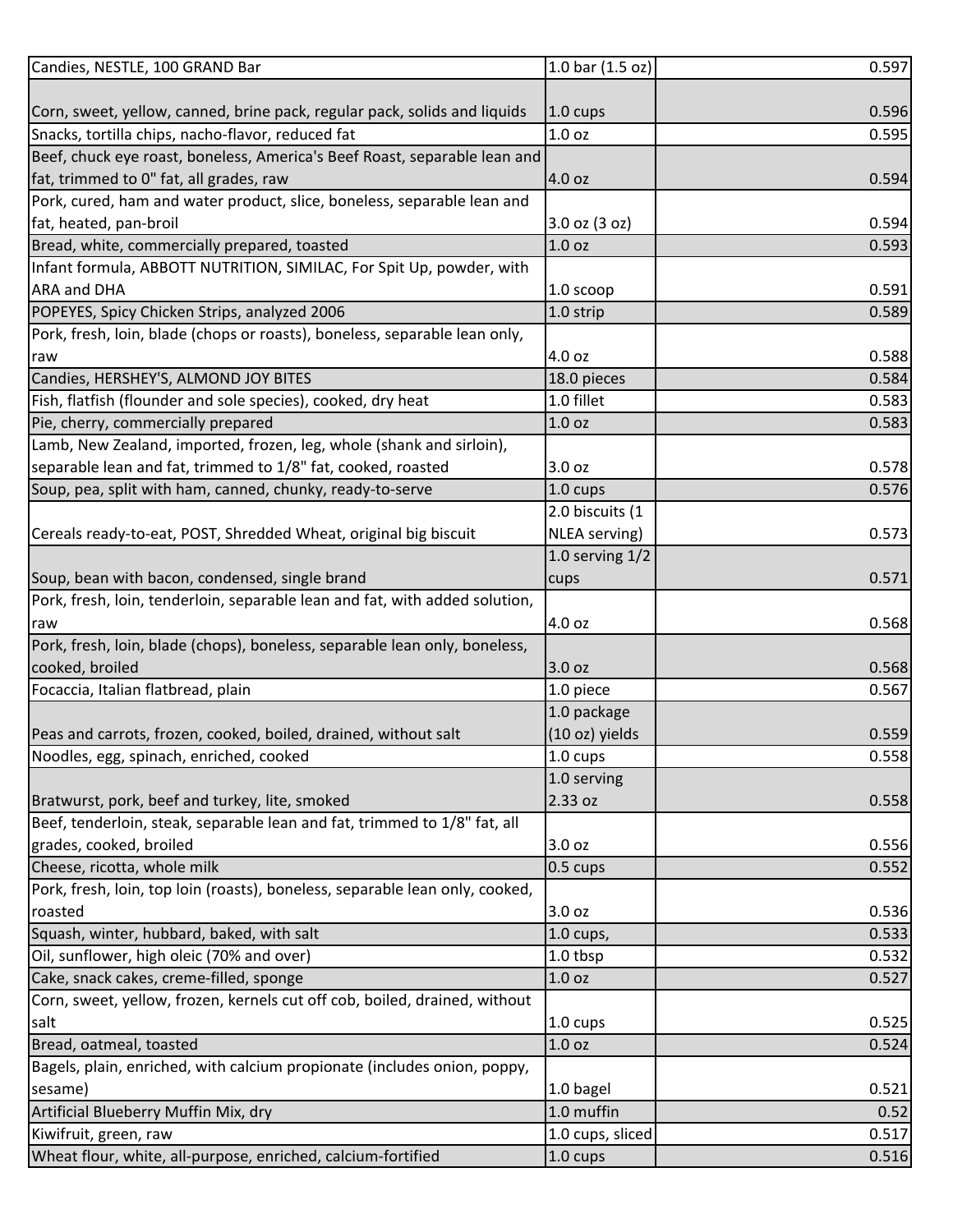| Wheat flour, white, all-purpose, unenriched                                                                                                           | 1.0 cups          | 0.516 |
|-------------------------------------------------------------------------------------------------------------------------------------------------------|-------------------|-------|
| Pasta, dry, enriched                                                                                                                                  | 1.0 cups          | 0.513 |
| Pasta, dry, unenriched                                                                                                                                | 1.0 cups          | 0.513 |
| Crackers, rye, wafers, seasoned                                                                                                                       | $0.5$ oz          | 0.512 |
| Fat, beef tallow                                                                                                                                      | 1.0 tbsp          | 0.512 |
| Beef, ribeye cap steak, boneless, separable lean only, trimmed to 0" fat,                                                                             |                   |       |
| choice, raw                                                                                                                                           | 4.0 oz            | 0.512 |
|                                                                                                                                                       | 1.0 cups          |       |
| Chicken, gizzard, all classes, cooked, simmered                                                                                                       | chopped or        | 0.512 |
| Lamb, Australian, imported, fresh, foreshank, separable lean and fat,                                                                                 |                   |       |
| trimmed to 1/8" fat, cooked, braised                                                                                                                  | 3.0 oz            | 0.511 |
|                                                                                                                                                       |                   |       |
| George Weston Bakeries, Brownberry Sage and Onion Stuffing Mix, dry                                                                                   | 1.0 serving       | 0.51  |
| Bread, whole-wheat, commercially prepared                                                                                                             | 1.0 slice         | 0.509 |
| Beans, kidney, mature seeds, sprouted, raw                                                                                                            | 1.0 cups          | 0.508 |
| Noodles, egg, dry, unenriched                                                                                                                         | 1.0 cups          | 0.506 |
| Lamb, Australian, imported, fresh, leg, sirloin chops, boneless, separable                                                                            |                   |       |
| lean and fat, trimmed to 1/8" fat, cooked, broiled                                                                                                    | 3.0 oz            | 0.506 |
| Beans, baked, canned, with pork                                                                                                                       | 1.0 cups          | 0.503 |
|                                                                                                                                                       | 1.0 serving $1/2$ |       |
| Ice creams, vanilla, light, no sugar added                                                                                                            | cups              | 0.503 |
| Eggnog                                                                                                                                                | 1.0 cups          | 0.503 |
| Mollusks, oyster, eastern, farmed, raw                                                                                                                | 3.0 oz            | 0.502 |
| Guinea hen, meat only, raw                                                                                                                            | 3.0 oz            | 0.501 |
| Beverages, almond milk, sweetened, vanilla flavor, ready-to-drink                                                                                     | 8.0 fl oz         | 0.499 |
| Beverages, almond milk, chocolate, ready-to-drink                                                                                                     | 8.0 fl oz         | 0.499 |
| Corn, sweet, yellow, frozen, kernels cut off cob, unprepared (Includes                                                                                |                   |       |
| foods for USDA's Food Distribution Program)                                                                                                           | 1.0 cups          | 0.498 |
| Corn, sweet, yellow, canned, vacuum pack, regular pack                                                                                                | 1.0 cups          | 0.498 |
| Soup, cream of chicken, canned, condensed, reduced sodium                                                                                             | 0.5 cups          | 0.496 |
| Beef, top sirloin, steak, separable lean and fat, trimmed to 1/8" fat,                                                                                |                   |       |
| choice, cooked, broiled                                                                                                                               | 3.0 oz            | 0.496 |
| Cream, whipped, cream topping, pressurized                                                                                                            | 1.0 cups          | 0.495 |
| Peaches, dehydrated (low-moisture), sulfured, stewed                                                                                                  | 1.0 cups          | 0.494 |
|                                                                                                                                                       | 1.0 unit (yield   |       |
|                                                                                                                                                       | from 1 lb         |       |
| Chicken, broilers or fryers, drumstick, meat only, cooked, fried                                                                                      | ready-to-cook     | 0.492 |
| Cookies, molasses                                                                                                                                     | 1.0 oz            | 0.49  |
| Soup, beef noodle, canned, condensed                                                                                                                  | 0.5 cups          | 0.487 |
| Fish, cisco, raw                                                                                                                                      | 1.0 fillet        | 0.484 |
| Bread, oat bran                                                                                                                                       | 1.0 oz            | 0.48  |
| Potatoes, mashed, dehydrated, prepared from granules without milk,                                                                                    |                   |       |
| whole milk and butter added                                                                                                                           | 1.0 cups          | 0.477 |
| Cowpeas (blackeyes), immature seeds, frozen, cooked, boiled, drained,                                                                                 |                   |       |
| without salt                                                                                                                                          | 1.0 cups          | 0.476 |
| Gooseberries, raw                                                                                                                                     | 1.0 cups          | 0.475 |
| Lamb, Australian, imported, fresh, shoulder, blade, separable lean only,                                                                              |                   |       |
|                                                                                                                                                       |                   |       |
|                                                                                                                                                       | 3.0 oz            | 0.475 |
| trimmed to 1/8" fat, cooked, broiled<br>Beef, Australian, imported, grass-fed, loin, tenderloin steak/roast,<br>boneless, separable lean and fat, raw |                   |       |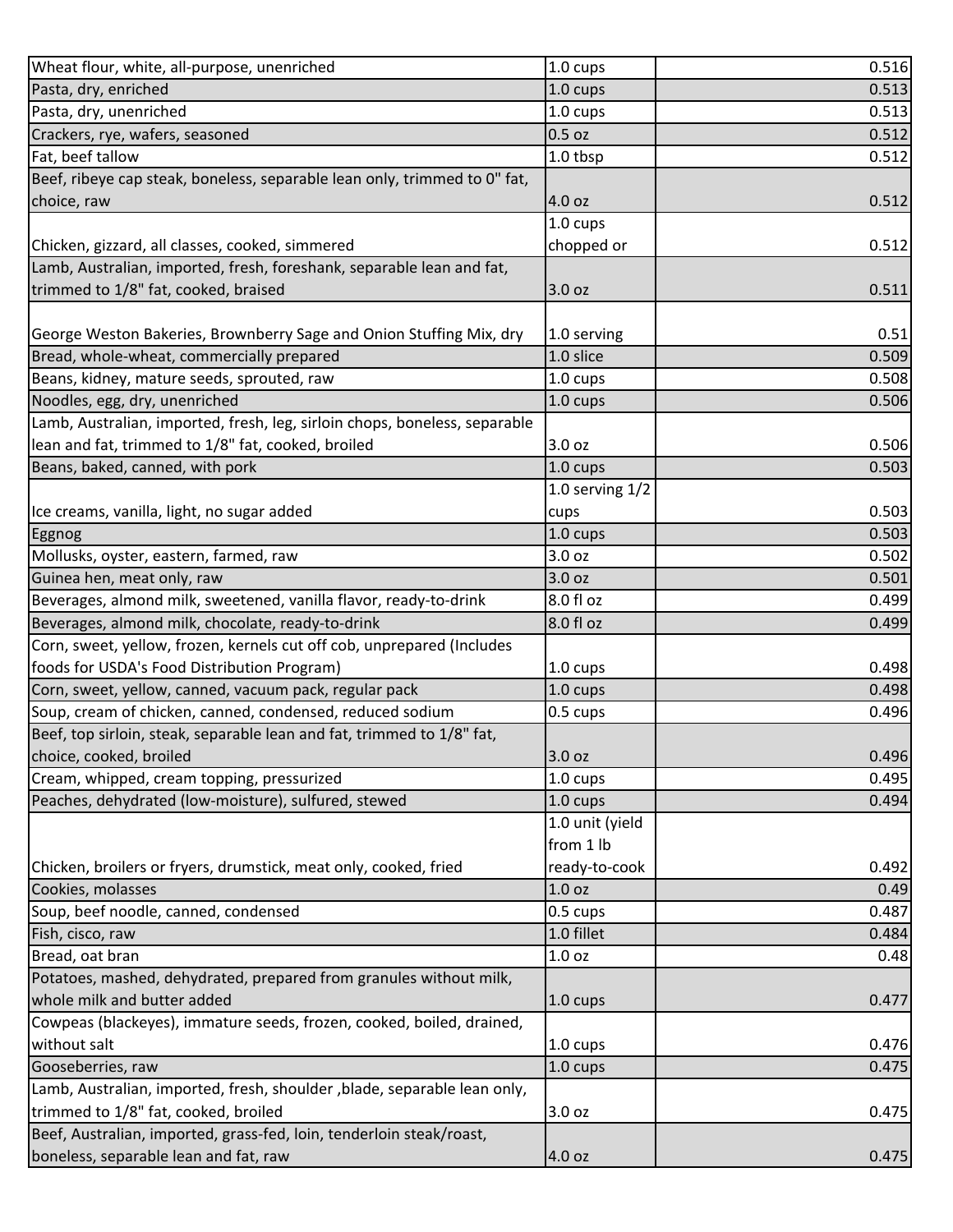| Mission Foods, Mission Flour Tortillas, Soft Taco, 8 inch                    | 1.0 serving        | 0.471 |
|------------------------------------------------------------------------------|--------------------|-------|
| Bread, wheat                                                                 | 1.0 slice          | 0.468 |
| Fish, mackerel, jack, canned, drained solids                                 | 1.0 oz,            | 0.468 |
|                                                                              | 1.0 cups (1        |       |
| Cereals, ready-to-eat, MALT-O-MEAL, Blueberry Mini SPOONERS                  | NLEA serving)      | 0.468 |
|                                                                              | 1.0 package        |       |
| Puddings, vanilla, dry mix, regular, with added oil                          | (3.12 oz)          | 0.466 |
| Potatoes, mashed, dehydrated, prepared from flakes without milk, whole       |                    |       |
| milk and butter added                                                        | 1.0 cups           | 0.466 |
| Veal, shank (fore and hind), separable lean and fat, cooked, braised         | 3.0 oz             | 0.46  |
| Crustaceans, crab, queen, cooked, moist heat                                 | 3.0 oz             | 0.459 |
| Pork, cured, ham, rump, bone-in, separable lean only, unheated               | 3.0 oz             | 0.455 |
|                                                                              | 0.75 cups (1       |       |
| Cereals ready-to-eat, QUAKER, QUAKER OAT LIFE, plain                         | NLEA serving)      | 0.454 |
| Cake, cheesecake, commercially prepared                                      | 1.0 <sub>oz</sub>  | 0.454 |
|                                                                              | 0.5 cups (1        |       |
| Cereals, QUAKER, QUAKER MultiGrain Oatmeal, dry                              | NLEA serving)      | 0.452 |
|                                                                              |                    |       |
| Cereals ready-to-eat, POST HONEY BUNCHES OF OATS with cinnamon               | 0.75 cups (1       |       |
| bunches                                                                      | NLEA serving)      | 0.45  |
| Beef, brisket, flat half, boneless, separable lean and fat, trimmed to 0"    |                    |       |
| fat, choice, raw                                                             | 4.0 oz             | 0.45  |
| Seeds, safflower seed meal, partially defatted                               | 1.0 <sub>oz</sub>  | 0.449 |
| Turkey from whole, light meat, meat only, with added solution, cooked,       |                    |       |
| roasted                                                                      | 3.0 oz             | 0.449 |
| Turkey, whole, breast, meat only, cooked, roasted                            | 3.0 oz             | 0.449 |
| Mollusks, oyster, Pacific, raw                                               | 1.0 medium         | 0.447 |
|                                                                              | 1.0 package        |       |
| Candies, MARS SNACKFOOD US, M & M's Milk Chocolate Candies                   | (1.69 oz)          | 0.442 |
| Lamb, shoulder, blade, separable lean and fat, trimmed to 1/8" fat,          |                    |       |
| choice, raw                                                                  | 1.0 <sub>oz</sub>  | 0.437 |
| Lamb, Australian, imported, fresh, rib chop/rack roast, frenched, bone-in,   |                    |       |
| separable lean only, trimmed to 1/8" fat, raw                                | 4.0 oz             | 0.436 |
| Pork, cured, ham, shank, bone-in, separable lean only, unheated              | 3.0 oz             | 0.435 |
| Soup, chicken with rice, canned, condensed                                   | 0.5 cups           | 0.428 |
| Cereals, corn grits, white, regular and quick, enriched, cooked with water,  |                    |       |
| with salt                                                                    | $1.0 \text{ cups}$ | 0.424 |
| Cereals, corn grits, white, regular and quick, enriched, cooked with water,  |                    |       |
| without salt                                                                 | $1.0 \text{ cups}$ | 0.424 |
| Fish, tilapia, raw                                                           | 1.0 fillet         | 0.421 |
| Bread, irish soda, prepared from recipe                                      | 1.0 <sub>oz</sub>  | 0.419 |
|                                                                              | 0.75 cups (1       |       |
| Cereals ready-to-eat, QUAKER, Maple Brown Sugar LIFE Cereal                  | NLEA serving)      | 0.417 |
| Cake, coffeecake, creme-filled with chocolate frosting                       | 1.0 <sub>oz</sub>  | 0.415 |
| Sausage, Italian, sweet, links                                               | 1.0 link 3 oz      | 0.414 |
| Oil, cocoa butter                                                            | 1.0 tablespoon     | 0.408 |
| Egg, whole, cooked, omelet                                                   | 1.0 tbsp           | 0.407 |
| Potatoes, scalloped, home-prepared with butter                               | 1.0 cups           | 0.407 |
| Beef, top loin petite roast/filet, boneless, separable lean and fat, trimmed |                    |       |
| to 1/8" fat, all grades, raw                                                 | 4.0 oz             | 0.405 |
| Salad dressing, thousand island dressing, reduced fat                        | 1.0 tablespoon     | 0.404 |
|                                                                              |                    |       |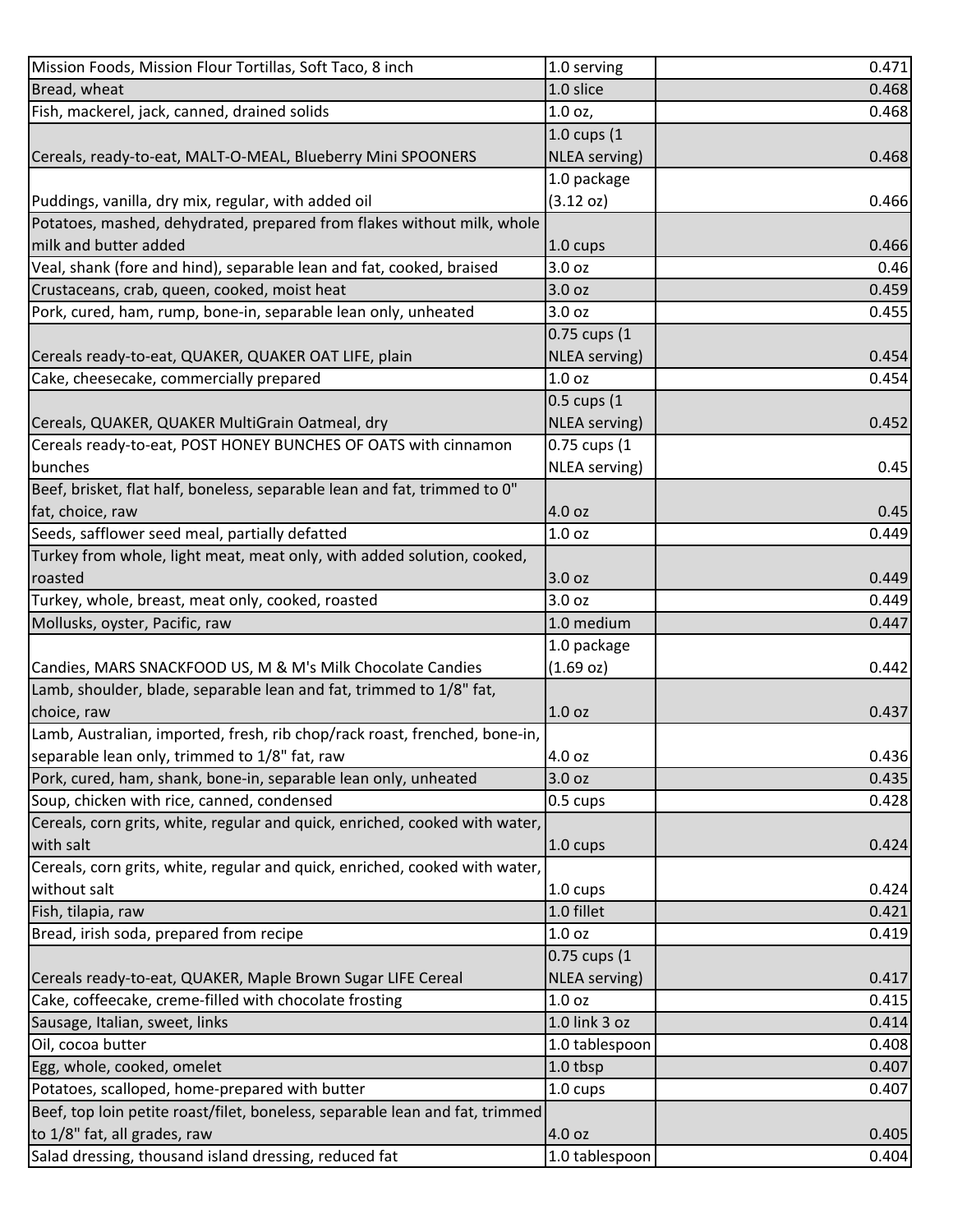| Pork, fresh, enhanced, loin, tenderloin, separable lean only, raw        | 4.0 oz             | 0.398 |
|--------------------------------------------------------------------------|--------------------|-------|
| Biscuits, plain or buttermilk, refrigerated dough, higher fat            | 1.0 biscuit        | 0.395 |
|                                                                          | 1.0 patty $($      |       |
|                                                                          | yield from         |       |
| Game meat, elk, ground, cooked, pan-broiled                              | 104.1 g raw        | 0.391 |
| Peas, mature seeds, sprouted, raw                                        | 1.0 cups           | 0.391 |
| Beef, round, top round, steak, separable lean and fat, trimmed to 1/8"   |                    |       |
| fat, prime, cooked, broiled                                              | 3.0 oz             | 0.391 |
| Taro, tahitian, cooked, without salt                                     | 1.0 cups slices    | 0.386 |
| Tomato products, canned, sauce, with tomato tidbits                      | $1.0 \text{ cups}$ | 0.383 |
| Bread, reduced-calorie, oatmeal                                          | 1.0 <sub>oz</sub>  | 0.383 |
| Seeds, lotus seeds, dried                                                | 1.0 cups           | 0.373 |
| Soup, pea, green, canned, condensed                                      | 0.5 cups           | 0.371 |
|                                                                          | $1.0$ cups,        |       |
| Blackberries, frozen, unsweetened                                        | unthawed           | 0.37  |
| Squash, winter, hubbard, cooked, boiled, mashed, with salt               | 1.0 cups,          | 0.368 |
| Squash, winter, hubbard, cooked, boiled, mashed, without salt            | $1.0$ cups,        | 0.368 |
| Salad dressing, russian dressing, low calorie                            | 1.0 tablespoon     | 0.368 |
| Cheese, pasteurized process, American, fortified with vitamin D          | 1.0 <sub>oz</sub>  | 0.365 |
| Crackers, standard snack-type, sandwich, with cheese filling             | 0.5 oz             | 0.365 |
| Spinach, canned, regular pack, solids and liquids                        | 1.0 cups           | 0.363 |
| Nabisco, Nabisco Ritz Crackers                                           | 1.0 cracker        | 0.36  |
| Beef, ground, 90% lean meat / 10% fat, patty, cooked, broiled            | 3.0 oz             | 0.358 |
|                                                                          | 1.0 cups spiral    |       |
| Macaroni, vegetable, enriched, dry                                       | shaped             | 0.358 |
| Lamb, Australian, imported, fresh, composite of trimmed retail cuts,     |                    |       |
| separable lean only, trimmed to 1/8" fat, cooked                         | 3.0 oz             | 0.355 |
| Lima beans, immature seeds, frozen, baby, unprepared                     | 1.0 cups           | 0.354 |
| Soup, chicken gumbo, canned, condensed                                   | $0.5$ cups (4 fl   | 0.353 |
| Chocolate, dark, 60-69% cacao solids                                     | 1.0 <sub>oz</sub>  | 0.346 |
| Snacks, tortilla chips, low fat, made with olestra, nacho cheese         | 1.0 <sub>oz</sub>  | 0.343 |
| Fish, burbot, cooked, dry heat                                           | 1.0 fillet         | 0.343 |
| Fish, tuna, skipjack, fresh, cooked, dry heat                            | 3.0 oz             | 0.343 |
| Fish, grouper, mixed species, cooked, dry heat                           | 3.0 oz             | 0.343 |
| Bread, reduced-calorie, wheat                                            | 1.0 oz             | 0.339 |
| Garlic, raw                                                              | 1.0 cups           | 0.339 |
| Beef, round, top round, steak, separable lean and fat, trimmed to 1/8"   |                    |       |
| fat, choice, cooked, broiled                                             | 3.0 oz             | 0.337 |
| Croutons, seasoned                                                       | 0.5 oz             | 0.336 |
| Asparagus, frozen, cooked, boiled, drained, without salt                 | 1.0 cups           | 0.333 |
|                                                                          | 0.75 cups (1       |       |
| Cereals ready-to-eat, QUAKER, QUAKER CRUNCHY BRAN                        | NLEA serving)      | 0.332 |
| Milk, producer, fluid, 3.7% milkfat                                      | 1.0 cups           | 0.332 |
| Lamb, Australian, imported, fresh, leg, center slice, bone-in, separable |                    |       |
| lean only, trimmed to 1/8" fat, cooked, broiled                          | 3.0 oz             | 0.331 |
| Crackers, rusk toast                                                     | 0.5 oz             | 0.328 |
| Rice, white, long-grain, regular, raw, unenriched                        | 1.0 cups           | 0.327 |
| Beef, short loin, porterhouse steak, separable lean only, trimmed to 0"  |                    |       |
| fat, choice, cooked, broiled                                             | 3.0 oz             | 0.327 |
| Soup, vegetable beef, microwavable, ready-to-serve, single brand         | 1.0 serving        | 0.327 |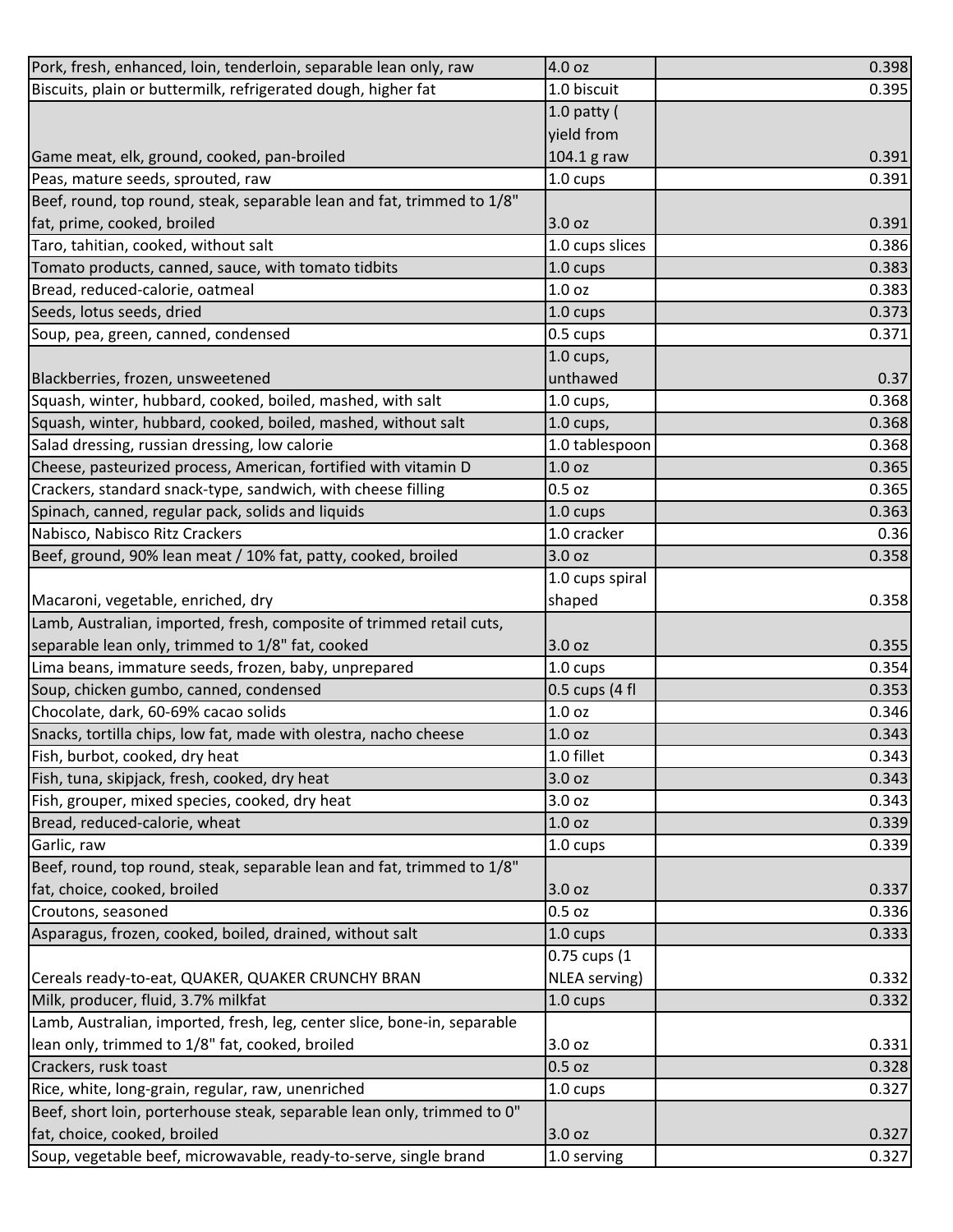|                                                                            | 1.0 unit (yield      |       |
|----------------------------------------------------------------------------|----------------------|-------|
|                                                                            | from 1 lb            |       |
| Chicken, broilers or fryers, light meat, meat only, raw                    | ready-to-cook        | 0.326 |
| Fish, lingcod, cooked, dry heat                                            | 3.0 oz               | 0.326 |
| Lamb, Australian, imported, fresh, leg, whole (shank and sirloin),         |                      |       |
| separable lean only, trimmed to 1/8" fat, cooked, roasted                  | 3.0 oz               | 0.323 |
|                                                                            |                      |       |
| Cereals, CREAM OF WHEAT, instant, prepared with water, without salt        | 1.0 cups             | 0.323 |
| Cheese, ricotta, part skim milk                                            | 0.5 cups             | 0.322 |
|                                                                            | 1.0 pita, large      |       |
| Bread, pita, white, enriched                                               | $(6-1/2"$ dia)       | 0.321 |
| Candies, chocolate, dark, NFS (45-59% cacao solids 90%; 60-69% cacao       |                      |       |
| solids 5%; 70-85% cacao solids 5%)                                         | 1.0 <sub>oz</sub>    | 0.314 |
| Beef, flank, steak, separable lean and fat, trimmed to 0" fat, all grades, |                      |       |
| raw                                                                        | 4.0 oz               | 0.313 |
| Croissants, butter                                                         | 1.0 <sub>oz</sub>    | 0.31  |
| Milk, chocolate, fluid, commercial, whole, with added vitamin A and        |                      |       |
| vitamin D                                                                  | 1.0 cups             | 0.31  |
| Fish, pollock, Alaska, cooked                                              | 3.0 oz               | 0.308 |
| Bread, stuffing, cornbread, dry mix                                        | 1.0 <sub>oz</sub>    | 0.304 |
| Cereals, corn grits, yellow, regular and quick, enriched, cooked with      |                      |       |
| water, without salt                                                        | 1.0 cups             | 0.303 |
| Beans, black turtle, mature seeds, canned                                  | 1.0 cups             | 0.3   |
| Beef, round, top round, separable lean and fat, trimmed to 1/8" fat,       |                      |       |
| select, cooked, braised                                                    | 3.0 oz               | 0.297 |
| Lamb, Australian, imported, fresh, leg, shank half, separable lean only,   |                      |       |
| trimmed to 1/8" fat, cooked, roasted                                       | 3.0 oz               | 0.296 |
| Turkey, drumstick, from whole bird, meat only, raw                         | 4.0 oz               | 0.292 |
|                                                                            | 1.0 cups (1          |       |
| Cereals ready-to-eat, POST, Honeycomb Cereal                               | NLEA serving)        | 0.291 |
| Pokeberry shoots, (poke), cooked, boiled, drained, without salt            | 1.0 cups             | 0.29  |
|                                                                            | 0.75 cups (1         |       |
| Cereals ready-to-eat, BARBARA'S PUFFINS, original                          | <b>NLEA</b> serving) | 0.288 |
| Bread, protein (includes gluten)                                           | 1.0 <sub>oz</sub>    | 0.286 |
|                                                                            |                      |       |
| Pancakes, buckwheat, dry mix, incomplete                                   | 1.0 <sub>oz</sub>    | 0.284 |
| Potatoes, french fried, cottage-cut, salt not added in processing, frozen, |                      |       |
| as purchased                                                               | 10.0 strips          | 0.281 |
| Beef, round, top round steak, boneless, separable lean and fat, trimmed    |                      |       |
| to 0" fat, all grades, cooked, grilled                                     | 3.0 oz               | 0.281 |
| Beverages, Meal supplement drink, canned, peanut flavor                    | 1.0 cups             | 0.281 |
| Mushrooms, portabella, grilled                                             | 1.0 cups sliced      | 0.281 |
| Candies, HERSHEY, KIT KAT BIG KAT Bar                                      | 1.0 bar 1.94 oz      | 0.281 |
| Turnip greens, frozen, cooked, boiled, drained, without salt               | 1.0 cups             | 0.279 |
| Archway Home Style Cookies, Date Filled Oatmeal                            | 1.0 serving          | 0.278 |
| Sweet potato, canned, syrup pack, drained solids                           | 1.0 cups             | 0.276 |
| Beans, black turtle, mature seeds, cooked, boiled, without salt            | 1.0 cups             | 0.276 |
| Lima beans, immature seeds, frozen, fordhook, unprepared                   | 1.0 cups             | 0.275 |
| Archway Home Style Cookies, Raspberry Filled                               | 1.0 serving          | 0.275 |
| Cheese, neufchatel                                                         | 1.0 <sub>oz</sub>    | 0.275 |
| Pork, Leg sirloin tip roast, boneless, separable lean and fat, raw         | 3.0 oz               | 0.275 |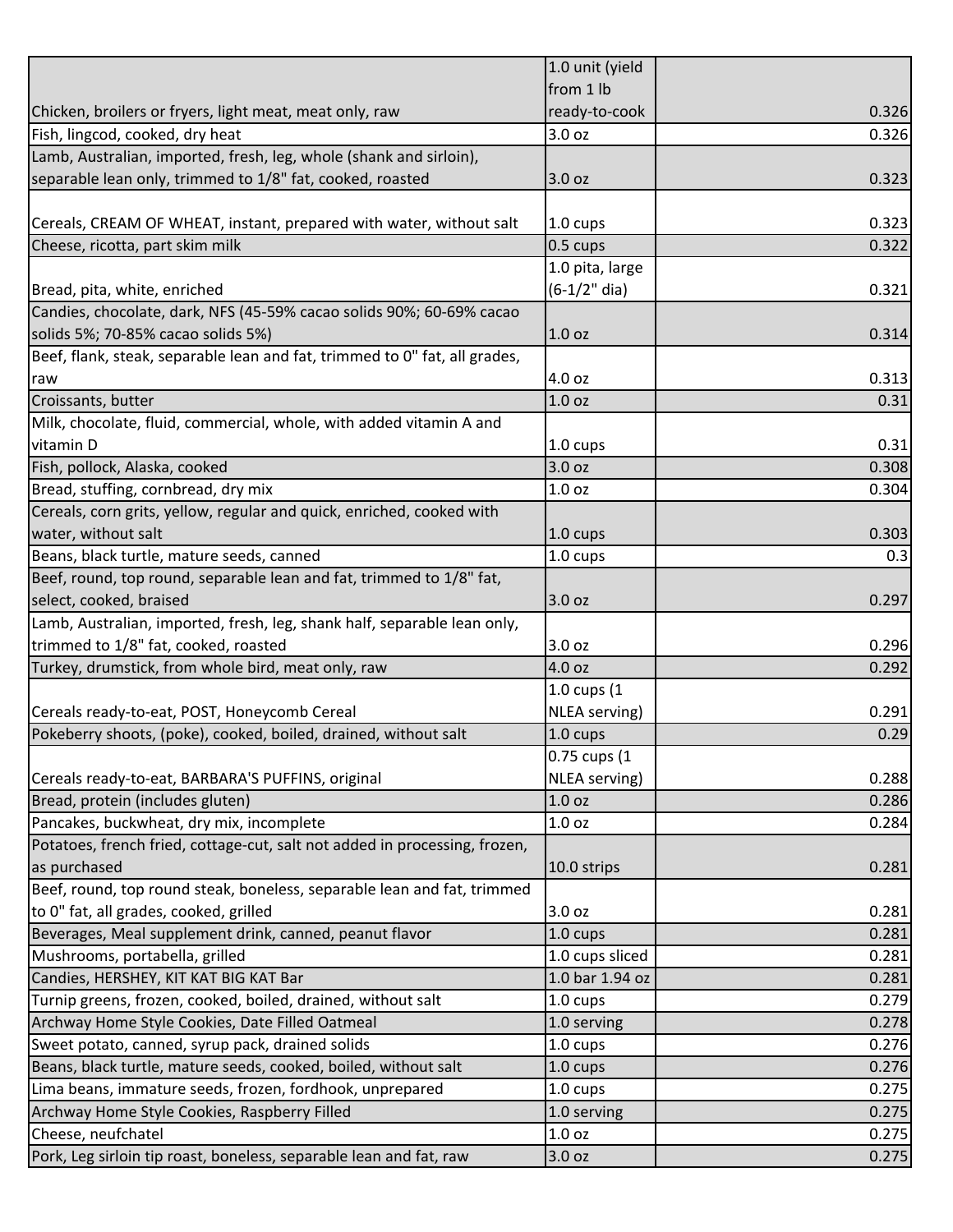| Pancakes, plain, frozen, ready-to-heat, microwave (includes buttermilk)   | 1.0 <sub>oz</sub>      | 0.274 |
|---------------------------------------------------------------------------|------------------------|-------|
|                                                                           | 0.33 package           |       |
| Beans, pinto, immature seeds, frozen, unprepared                          | (10 oz)                | 0.274 |
| Archway Home Style Cookies, Molasses                                      | 1.0 serving            | 0.273 |
| Fish, grouper, mixed species, raw                                         | 3.0 oz                 | 0.273 |
| Bread, white wheat                                                        | 1.0 slice              | 0.272 |
| Squash, summer, zucchini, includes skin, cooked, boiled, drained, without |                        |       |
| salt                                                                      | 1.0 cups, sliced       | 0.272 |
| Peas, green, raw                                                          | $1.0 \text{ cups}$     | 0.271 |
| Veal, breast, whole, boneless, separable lean and fat, raw                | 1.0 <sub>oz</sub>      | 0.27  |
| Cowpeas (blackeyes), immature seeds, cooked, boiled, drained, without     |                        |       |
| salt                                                                      | 1.0 cups               | 0.266 |
| Beef, chuck, top blade, separable lean only, trimmed to 0" fat, select,   |                        |       |
| cooked, broiled                                                           | 3.0 oz                 | 0.264 |
| Lima beans, immature seeds, cooked, boiled, drained, without salt         | 1.0 cups               | 0.262 |
| Lima beans, immature seeds, frozen, baby, cooked, boiled, drained,        |                        |       |
| without salt                                                              | $1.0 \text{ cups}$     | 0.261 |
| Beef, round, top round steak, boneless, separable lean and fat, trimmed   |                        |       |
| to 0" fat, choice, cooked, grilled                                        | 3.0 <sub>oz</sub>      | 0.261 |
| Turnip greens and turnips, frozen, cooked, boiled, drained, with salt     | 1.0 cups               | 0.261 |
|                                                                           | $1.0$ cups,            |       |
| Loganberries, frozen                                                      | unthawed               | 0.259 |
| Puddings, chocolate, dry mix, regular, prepared with whole milk           | 0.5 cups               | 0.256 |
| Litchis, raw                                                              | 1.0 cups               | 0.251 |
|                                                                           | 1.0 unit (yield        |       |
|                                                                           | from 1 lb              |       |
| Chicken, broilers or fryers, giblets, raw                                 | ready-to-cook          | 0.251 |
| Lamb, Australian, imported, fresh, foreshank, separable lean only,        |                        |       |
| trimmed to 1/8" fat, cooked, braised                                      | 3.0 oz                 | 0.25  |
| Biscuits, mixed grain, refrigerated dough                                 | 1.0 <sub>oz</sub>      | 0.249 |
| Infant formula, MEAD JOHNSON, ENFAMIL, Premature, with iron, 24           |                        |       |
| calories, ready-to-feed                                                   | $1.0 f$ l oz           | 0.249 |
| Fish, cod, Atlantic, canned, solids and liquid                            | 3.0 oz                 | 0.247 |
| Lamb, Australian, imported, fresh, shoulder, blade, separable lean and    |                        |       |
| fat, trimmed to 1/8" fat, raw                                             | 1.0 <sub>oz</sub>      | 0.245 |
| Lamb, New Zealand, imported, frozen, shoulder, whole (arm and blade),     |                        |       |
| separable lean and fat, trimmed to 1/8" fat, raw                          | 1.0 <sub>oz</sub>      | 0.244 |
| Carambola, (starfruit), raw                                               | $1.0 \text{ cups}$     | 0.243 |
| Tomatoes, red, ripe, canned, packed in tomato juice                       | 1.0 cups               | 0.242 |
| Infant formula, ABBOTT NUTRITION, SIMILAC, For Spit Up, ready-to-feed,    |                        |       |
| with ARA and DHA                                                          | 1.0 fl oz              | 0.241 |
| Lamb, Australian, imported, fresh, shoulder, whole (arm and blade),       |                        |       |
| separable lean and fat, trimmed to 1/8" fat, raw                          | 1.0 <sub>oz</sub>      |       |
|                                                                           | $\overline{1.0}$ fl oz | 0.238 |
| Cream, fluid, light (coffee cream or table cream)                         |                        | 0.237 |
| Bread, french or vienna, toasted (includes sourdough)                     | 1.0 <sub>oz</sub>      | 0.235 |
|                                                                           |                        |       |
| Snacks, pretzels, hard, whole-wheat including both salted and unsalted    | 1.0 <sub>oz</sub>      | 0.235 |
|                                                                           | 1.0 can (6 fl          |       |
| Grapefruit juice, white, frozen concentrate, unsweetened, undiluted       | oz)                    | 0.234 |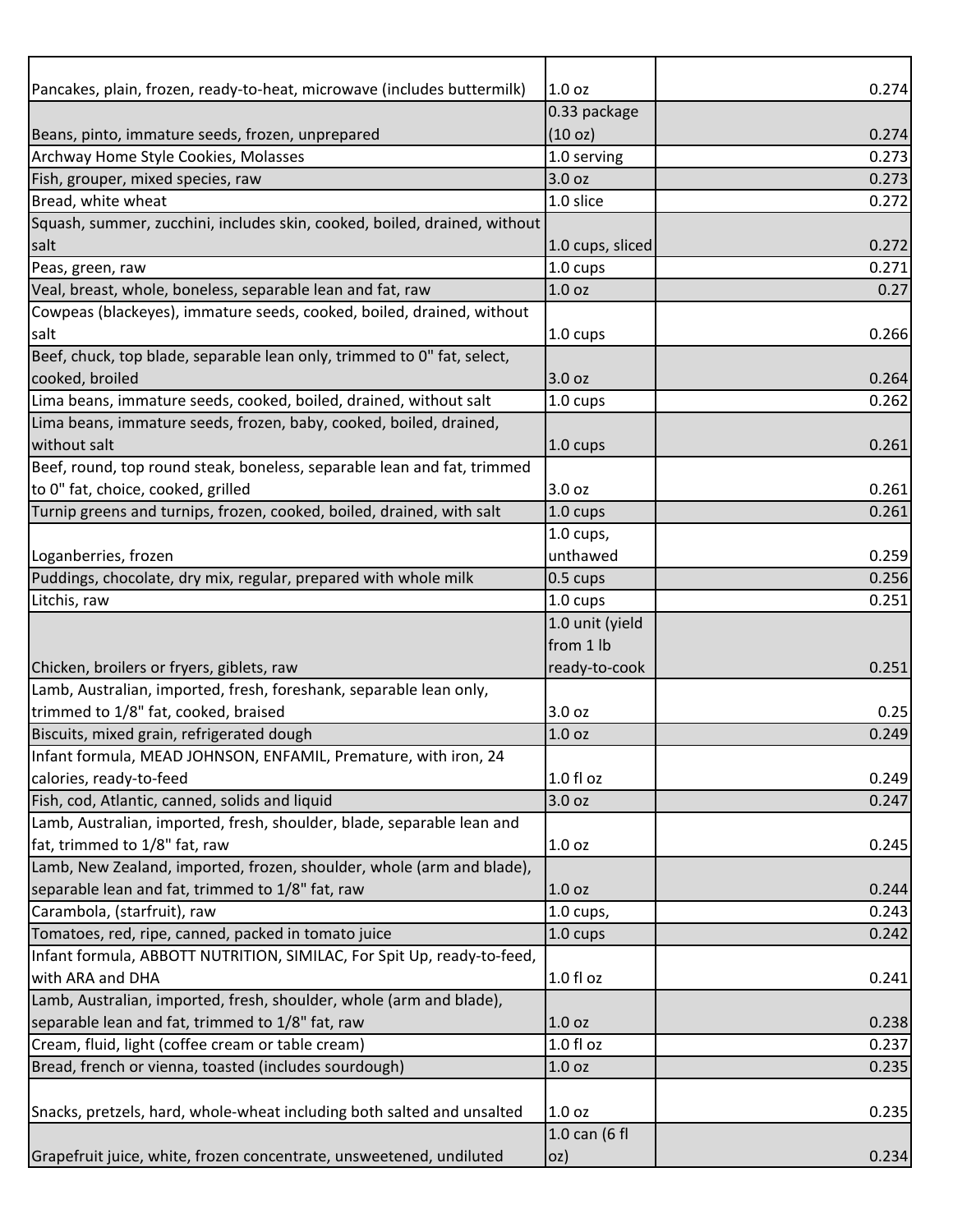| Barbecue loaf, pork, beef                                                    | 1.0 oz             | 0.23  |
|------------------------------------------------------------------------------|--------------------|-------|
|                                                                              | 1.0 serving $1/2$  |       |
| Soup, tomato, canned, condensed, reduced sodium                              | cups               | 0.229 |
| Beef, loin, bottom sirloin butt, tri-tip roast, separable lean only, trimmed |                    |       |
| to 0" fat, all grades, cooked, roasted                                       | 3.0 oz             | 0.228 |
| Cheese, blue                                                                 | 1.0 oz             | 0.227 |
| Bread, rye                                                                   | 1.0 <sub>oz</sub>  | 0.227 |
| Game meat, bison, top sirloin, separable lean only, 1" steak, cooked,        | 1.0 serving $(3)$  |       |
| broiled                                                                      | oz)                | 0.226 |
|                                                                              | 1.0 serving $(3)$  |       |
| Game meat, bison, ribeye, separable lean only, 1" steak, cooked, broiled     | oz)                | 0.226 |
| Beans, adzuki, mature seeds, raw                                             | 1.0 cups           | 0.223 |
| Milk, chocolate, fluid, commercial, reduced fat, with added vitamin A and    |                    |       |
| vitamin D                                                                    | 1.0 cups           | 0.223 |
| Fish, pike, northern, cooked, dry heat                                       | 3.0 oz             | 0.22  |
| Cowpeas (blackeyes), immature seeds, raw                                     | 1.0 cups           | 0.217 |
| Game meat, bison, chuck, shoulder clod, separable lean only, cooked,         | 1.0 serving $(3)$  |       |
| braised                                                                      | oz)                | 0.217 |
| Cheese, cream                                                                | 1.0 tbsp           | 0.215 |
| Tomato products, canned, puree, without salt added                           | 1.0 cups           | 0.215 |
| Tomato products, canned, puree, with salt added                              | 1.0 cups           | 0.215 |
| Beef, brisket, flat half, separable lean and fat, trimmed to 0" fat, select, |                    |       |
| cooked, braised                                                              | 3.0 oz             | 0.212 |
| Broccoli, frozen, chopped, unprepared                                        | 1.0 cups           | 0.212 |
| Infant formula, GERBER, GOOD START 2 Soy, with iron, ready-to-feed           | $1.0 f$ l oz       | 0.211 |
| Infant formula, ABBOTT NUTRITION, SIMILAC, Expert Care, Diarrhea,            |                    |       |
| ready-to-feed with ARA and DHA                                               | 1.0 fl oz          | 0.208 |
| Cheese, camembert                                                            | 1.0 <sub>oz</sub>  | 0.205 |
| Beef, top sirloin, steak, separable lean only, trimmed to 0" fat, choice,    |                    |       |
| cooked, broiled                                                              | 3.0 oz             | 0.205 |
| Cracker, meal                                                                | 1.0 <sub>oz</sub>  | 0.205 |
| Cherries, sour, red, frozen, unsweetened (Includes foods for USDA's Food     | $1.0 \text{ cups}$ |       |
| Distribution Program)                                                        | unthawed           | 0.205 |
| Mollusks, octopus, common, raw                                               | 3.0 oz             | 0.203 |
|                                                                              |                    |       |
| Infant formula, GERBER, GOOD START 2, PROTECT PLUS, ready-to-feed            | 1.0 fl oz          | 0.203 |
|                                                                              | 1.0 cups (1/2"     |       |
| Bamboo shoots, raw                                                           | slices)            | 0.202 |
| Bread, stuffing, dry mix                                                     | 1.0 oz             | 0.202 |
| Spices, mustard seed, ground                                                 | $1.0$ tsp          | 0.202 |
| Beverages, chocolate powder, no sugar added                                  | 2.0 tbsp           | 0.201 |
| Currants, european black, raw                                                | 1.0 cups           | 0.2   |
| Nuts, coconut meat, dried (desiccated), not sweetened                        | 1.0 oz             | 0.2   |
| Lamb, New Zealand, imported, frozen, foreshank, separable lean and fat,      |                    |       |
| trimmed to 1/8" fat, raw                                                     | 1.0 <sub>oz</sub>  | 0.198 |
| Tomatoes, red, ripe, canned, stewed                                          | 1.0 cups           | 0.196 |
|                                                                              | $1.0$ cups,        |       |
| Boysenberries, frozen, unsweetened                                           | unthawed           | 0.195 |
| Turnips, frozen, cooked, boiled, drained, without salt                       | 1.0 cups           | 0.195 |
| Bread, cracked-wheat                                                         | 1.0 oz             | 0.193 |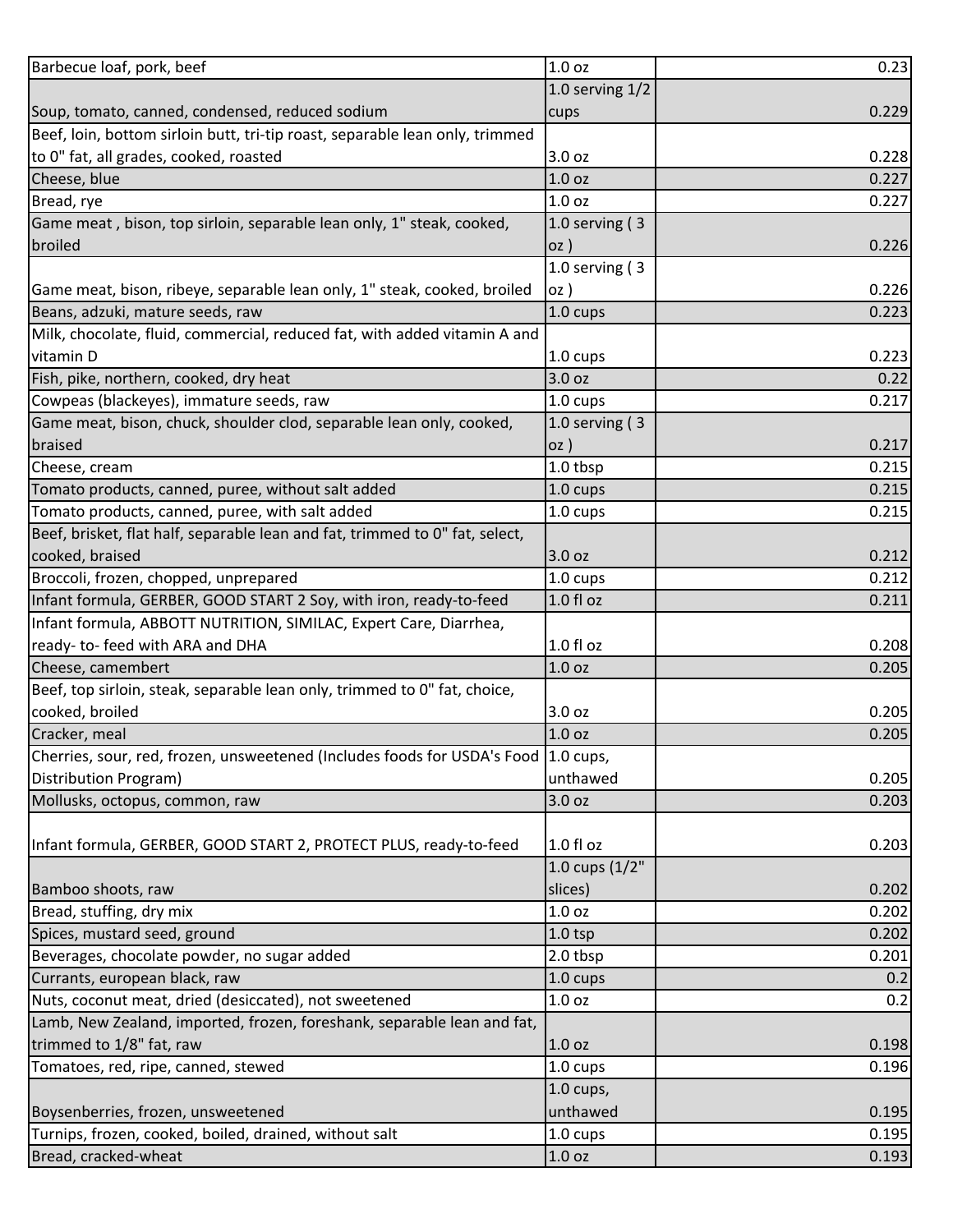| Vegetable juice cocktail, canned                                            | 1.0 cups           | 0.192 |
|-----------------------------------------------------------------------------|--------------------|-------|
| Dessert topping, powdered                                                   | 1.0 oz             | 0.192 |
| Peas, edible-podded, frozen, unprepared                                     | 1.0 cups           | 0.192 |
| Crackers, melba toast, rye (includes pumpernickel)                          | 0.5 oz             | 0.191 |
| Fish, cod, Pacific, raw (may have been previously frozen)                   | 1.0 fillet         | 0.19  |
|                                                                             | 1.0 serving        |       |
| Candies, MARS SNACKFOOD US, 3 MUSKETEERS Bar                                | $2.13$ oz bar      | 0.19  |
|                                                                             |                    |       |
| Nuts, coconut meat, dried (desiccated), sweetened, flaked, packaged         | 1.0 cups           | 0.189 |
| Tomato products, canned, sauce, with onions                                 | 1.0 cups           | 0.189 |
| Noodles, japanese, somen, dry                                               | 2.0 oz             | 0.188 |
| Gravy, beef, canned, ready-to-serve                                         | 1.0 cups           | 0.186 |
| Fish, ocean perch, Atlantic, cooked, dry heat                               | 1.0 fillet         | 0.184 |
| Pears, dried, sulfured, stewed, without added sugar                         | $1.0$ cups,        | 0.184 |
| Soup, cream of shrimp, canned, prepared with equal volume water             | 1.0 cups           | 0.183 |
| Game meat, bison, top round, separable lean only, 1" steak, cooked,         | 1.0 serving $(3)$  |       |
| broiled                                                                     | oz)                | 0.183 |
| Milk, reduced fat, fluid, 2% milkfat, protein fortified, with added vitamin |                    |       |
| A and vitamin D                                                             | 1.0 cups           | 0.182 |
| Croutons, plain                                                             | 0.5 oz             | 0.181 |
| Popcorn, sugar syrup/caramel, fat-free                                      | 1.0 oz             | 0.18  |
| Fish, mahimahi, cooked, dry heat                                            | 3.0 oz             | 0.179 |
| Soup, chicken broth or bouillon, dry                                        | 1.0 cube           | 0.179 |
| Seeds, sesame flour, low-fat                                                | 1.0 <sub>oz</sub>  | 0.179 |
| Beef, shank crosscuts, separable lean only, trimmed to 1/4" fat, choice,    |                    |       |
| cooked, simmered                                                            | 3.0 oz             | 0.178 |
| Croissants, apple                                                           | 1.0 oz             | 0.178 |
| Turkey, white, rotisserie, deli cut                                         | $1.0$ oz $(1)$     | 0.178 |
| Boysenberries, canned, heavy syrup                                          | 1.0 cups           | 0.174 |
| Beef, ribeye petite roast/filet, boneless, separable lean only, trimmed to  |                    |       |
| 0" fat, select, raw                                                         | 4.0 oz             | 0.172 |
|                                                                             | 0.33 package       |       |
| Collards, frozen, chopped, unprepared                                       | (10 oz)            | 0.169 |
| Lamb, Australian, imported, fresh, foreshank, separable lean and fat,       |                    |       |
| trimmed to 1/8" fat, raw                                                    | 1.0 oz             | 0.169 |
| Dessert topping, pressurized                                                | 1.0 cups           | 0.169 |
| Carrots, frozen, unprepared (Includes foods for USDA's Food Distribution    |                    |       |
| Program)                                                                    | 0.5 cups slices    | 0.168 |
| Lamb, Australian, imported, fresh, leg, center slice, bone-in, separable    |                    |       |
| lean and fat, trimmed to 1/8" fat, raw                                      | 1.0 <sub>oz</sub>  | 0.168 |
| Cream, fluid, half and half                                                 | 1.0 fl oz          | 0.167 |
| Lamb, New Zealand, imported, frozen, leg, whole (shank and sirloin),        |                    |       |
| separable lean and fat, trimmed to 1/8" fat, raw                            | 1.0 oz             | 0.167 |
| Egg substitute, powder                                                      | 0.35 oz            | 0.167 |
| Orange juice, frozen concentrate, unsweetened, undiluted                    | $1.0 \text{ cups}$ | 0.165 |
| Apples, frozen, unsweetened, unheated (Includes foods for USDA's Food       |                    |       |
| Distribution Program)                                                       | 1.0 cups slices    | 0.164 |
|                                                                             | 1.0 potato         |       |
| Potatoes, Russet, flesh and skin, baked                                     | large (3" to 4-    | 0.161 |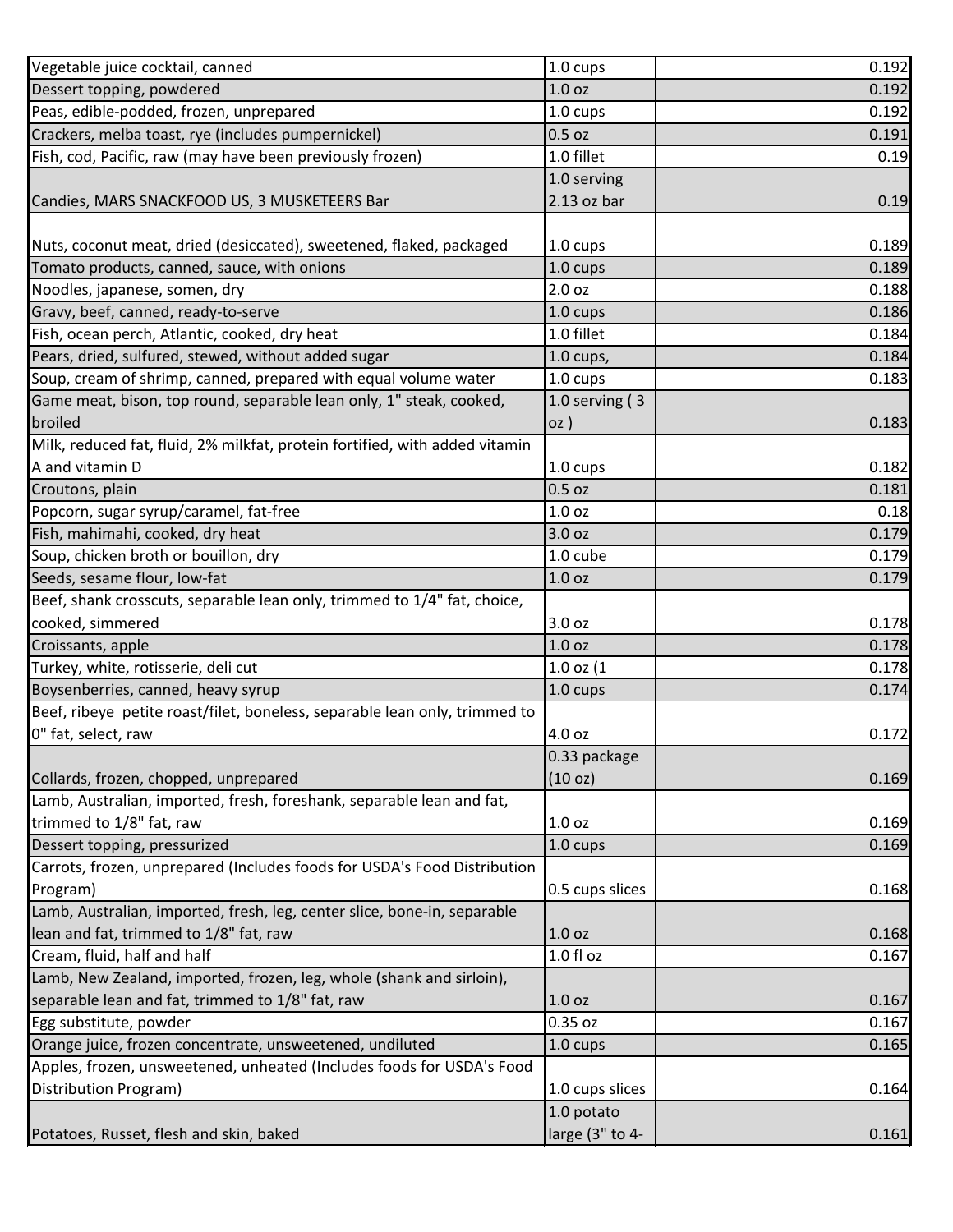|                                                                                      | 1.0 cups (1        |       |
|--------------------------------------------------------------------------------------|--------------------|-------|
| Cereals ready-to-eat, QUAKER, QUAKER Puffed Wheat                                    | NLEA serving)      | 0.161 |
| Dessert topping, powdered, 1.5 ounce prepared with 1/2 cups milk                     | 1.0 cups           | 0.161 |
| Muffins, English, mixed-grain (includes granola)                                     | 1.0 <sub>oz</sub>  | 0.158 |
| Bread, reduced-calorie, white                                                        | 1.0 <sub>oz</sub>  | 0.158 |
| Squash, summer, crookneck and straightneck, frozen, cooked, boiled,                  |                    |       |
| drained, without salt                                                                | 1.0 cups slices    | 0.157 |
|                                                                                      | 1.0 container      |       |
| Yogurt, plain, whole milk                                                            | (6 oz)             | 0.156 |
|                                                                                      | 1.0 pat (1" sq,    |       |
| Butter, salted                                                                       | $1/3$ " high)      | 0.152 |
| Kale, frozen, unprepared                                                             | 1.0 cups           | 0.147 |
|                                                                                      | 1.0 serving 4      |       |
| Puddings, rice, ready-to-eat                                                         | oz pudding         | 0.146 |
| Nuts, coconut meat, dried (desiccated), toasted                                      | 1.0 <sub>oz</sub>  | 0.146 |
| Breadfruit, raw                                                                      | 1.0 cups           | 0.145 |
| Apricots, dehydrated (low-moisture), sulfured, uncooked                              | 1.0 cups           | 0.144 |
| Kale, raw                                                                            | 1.0 cups           | 0.141 |
| Fish, haddock, raw                                                                   | 3.0 oz             | 0.141 |
| Cheese, cottage, creamed, with fruit                                                 | 4.0 oz             | 0.14  |
| Turnip greens, frozen, cooked, boiled, drained, with salt                            | $0.5 \text{ cups}$ | 0.139 |
| Cheese, cottage, creamed, large or small curd                                        | 4.0 oz             | 0.139 |
|                                                                                      |                    |       |
| Leeks, (bulb and lower leaf-portion), cooked, boiled, drained, without salt 1.0 leek |                    | 0.138 |
| Infant Formula, GERBER GOOD START 2, GENTLE PLUS, ready-to-feed                      | $1.0 f$ l oz       | 0.137 |
|                                                                                      | 1.0 wing, bone     |       |
|                                                                                      | and skin           |       |
|                                                                                      | removed (yield     |       |
|                                                                                      | from 1 lb          |       |
| Chicken, broilers or fryers, wing, meat only, raw                                    | ready-to-cook      | 0.136 |
| Brussels sprouts, raw                                                                | 1.0 cups           | 0.135 |
| Carrots, canned, regular pack, drained solids                                        | 1.0 cups, sliced   | 0.134 |
| Bagels, plain, enriched, with calcium propionate (includes onion, poppy,             | 1.0 mini bagel     |       |
| sesame), toasted                                                                     | $(2-1/2"$ dia)     | 0.133 |
| Applesauce, canned, sweetened, without salt                                          | 1.0 cups           | 0.133 |
| Pears, raw                                                                           | 1.0 cups, slices   | 0.132 |
| Blueberries, frozen, sweetened                                                       | $1.0$ cups,        | 0.131 |
| Turnip greens, cooked, boiled, drained, without salt                                 | $1.0$ cups,        | 0.131 |
|                                                                                      | $1.0$ cups,        |       |
| Cabbage, chinese (pak-choi), cooked, boiled, drained, without salt                   | shredded           | 0.131 |
|                                                                                      | $1.0$ cups,        |       |
| Cabbage, chinese (pak-choi), cooked, boiled, drained, with salt                      | shredded           | 0.131 |
| Carrots, raw                                                                         | 1.0 cups           | 0.131 |
| Snacks, rice cakes, brown rice, multigrain                                           | 1.0 cake           | 0.13  |
| Nabisco, Nabisco Grahams Crackers                                                    | 1.0 serving        | 0.129 |
| Milk, canned, condensed, sweetened                                                   | $1.0 f$ l oz       | 0.129 |
| Noodles, japanese, somen, cooked                                                     | 1.0 cups           | 0.128 |
| Cake, sponge, commercially prepared                                                  | 1.0 <sub>oz</sub>  | 0.127 |
| Tangerines, (mandarin oranges), raw                                                  | 1.0 cups,          | 0.127 |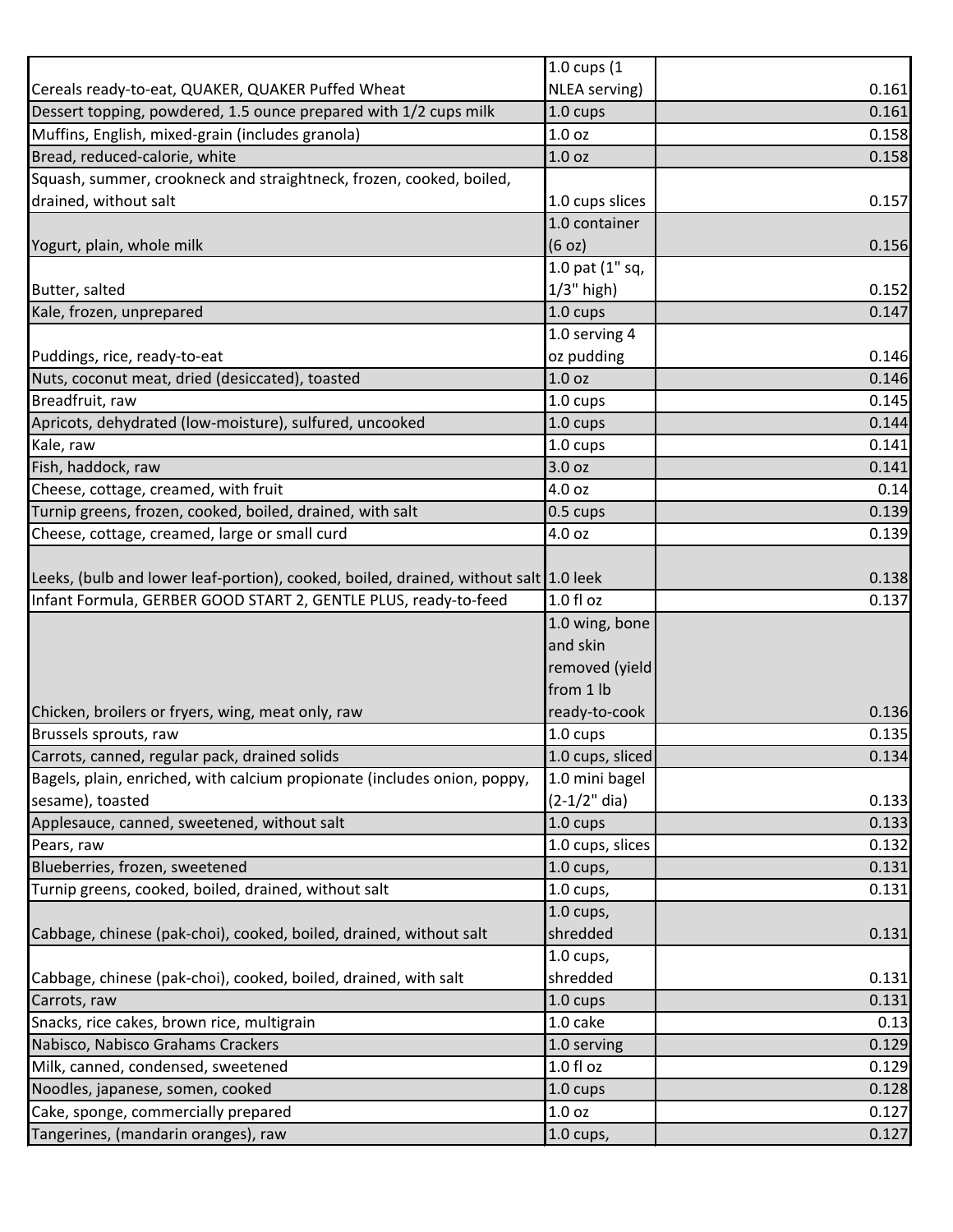| Beef, loin, top sirloin petite roast, boneless, separable lean only, trimmed |                   |       |
|------------------------------------------------------------------------------|-------------------|-------|
| to 0" fat, select, cooked, roasted                                           | 3.0 oz            | 0.127 |
| Ham, honey, smoked, cooked                                                   | $1.0$ oz $(1)$    | 0.127 |
|                                                                              | 1.0 mini bagel    |       |
| Bagels, oat bran                                                             | $(2-1/2"$ dia)    | 0.126 |
| Frozen novelties, No Sugar Added, FUDGSICLE pops                             | 1.0 serving       | 0.125 |
| Pomegranate juice, bottled                                                   | 1.0 cups          | 0.125 |
|                                                                              | 1.0 steak $($     |       |
| Game meat, deer, top round, separable lean only, 1" steak, cooked,           | yield from        |       |
| broiled                                                                      | 134.9 g raw       | 0.123 |
| Candies, truffles, prepared-from-recipe                                      | 1.0 piece         | 0.122 |
| Rice, white, long-grain, regular, cooked, unenriched, with salt              | 1.0 cups          | 0.12  |
| Figs, canned, water pack, solids and liquids                                 | 1.0 cups          | 0.119 |
| Mangos, raw                                                                  | 1.0 cups pieces   | 0.117 |
| Snacks, fruit leather, rolls                                                 | 1.0 large         | 0.116 |
| Cress, garden, raw                                                           | 1.0 cups          | 0.114 |
| Celery, cooked, boiled, drained, without salt                                | 1.0 cups, diced   | 0.113 |
| Beans, snap, green, frozen, cooked, boiled, drained without salt             | 1.0 cups          | 0.112 |
|                                                                              | 1.0 cups          |       |
|                                                                              | sections,         |       |
| Oranges, raw, California, valencias                                          | without           | 0.108 |
| Squash, summer, zucchini, italian style, canned                              | 1.0 cups          | 0.107 |
| Fish, flatfish (flounder and sole species), raw                              | 1.0 oz,           | 0.106 |
| Milk, lowfat, fluid, 1% milkfat, protein fortified, with added vitamin A and |                   |       |
| vitamin D                                                                    | 1.0 cups          | 0.106 |
| Amaranth leaves, cooked, boiled, drained, without salt                       | 1.0 cups          | 0.106 |
|                                                                              | 1.0 serving $(3)$ |       |
| Game meat, elk, round, separable lean only, cooked, broiled                  | $OZ$ )            | 0.105 |
|                                                                              | 1.0 medium        |       |
| Sweet potato, cooked, baked in skin, flesh, with salt                        | (2" dia, 5"       | 0.105 |
| Rice, white, medium-grain, cooked, unenriched                                | 1.0 cups          | 0.104 |
| Asparagus, canned, regular pack, solids and liquids                          | 0.5 cups          | 0.104 |
| Veal, shank (fore and hind), separable lean and fat, raw                     | 1.0 <sub>oz</sub> | 0.103 |
|                                                                              | 1.0 piece (1/12   |       |
| Cake, angelfood, commercially prepared                                       | of 12 oz cake)    | 0.103 |
|                                                                              | 0.5 cups,         |       |
| Turnip greens, frozen, unprepared                                            | chopped or        | 0.102 |
| Oranges, raw, with peel                                                      | 1.0 cups          | 0.102 |
| Snacks, rice cakes, brown rice, corn                                         | 1.0 cake          | 0.102 |
| Lamb, Australian, imported, fresh, shoulder, blade, separable lean only,     |                   |       |
| trimmed to 1/8" fat, raw                                                     | 1.0 <sub>oz</sub> | 0.101 |
| Broccoli, frozen, chopped, cooked, boiled, drained, without salt             | 1.0 cups          | 0.101 |
| Snacks, rice cakes, brown rice, buckwheat                                    | 1.0 cake          | 0.1   |
| Currants, red and white, raw                                                 | 1.0 cups          | 0.099 |
| Frostings, glaze, chocolate, prepared-from-recipe, with butter, NFSMI        |                   |       |
| Recipe No. C-32                                                              | 2.0 tablespoon    | 0.097 |
| Cream, sour, cultured                                                        | 1.0 tbsp          | 0.096 |
| Veal, shank (fore and hind), separable lean only, raw                        | 1.0 oz            | 0.095 |
| Asparagus, cooked, boiled, drained                                           | 0.5 cups          | 0.094 |
| Cherries, sweet, canned, water pack, solids and liquids                      | $1.0$ cups,       | 0.094 |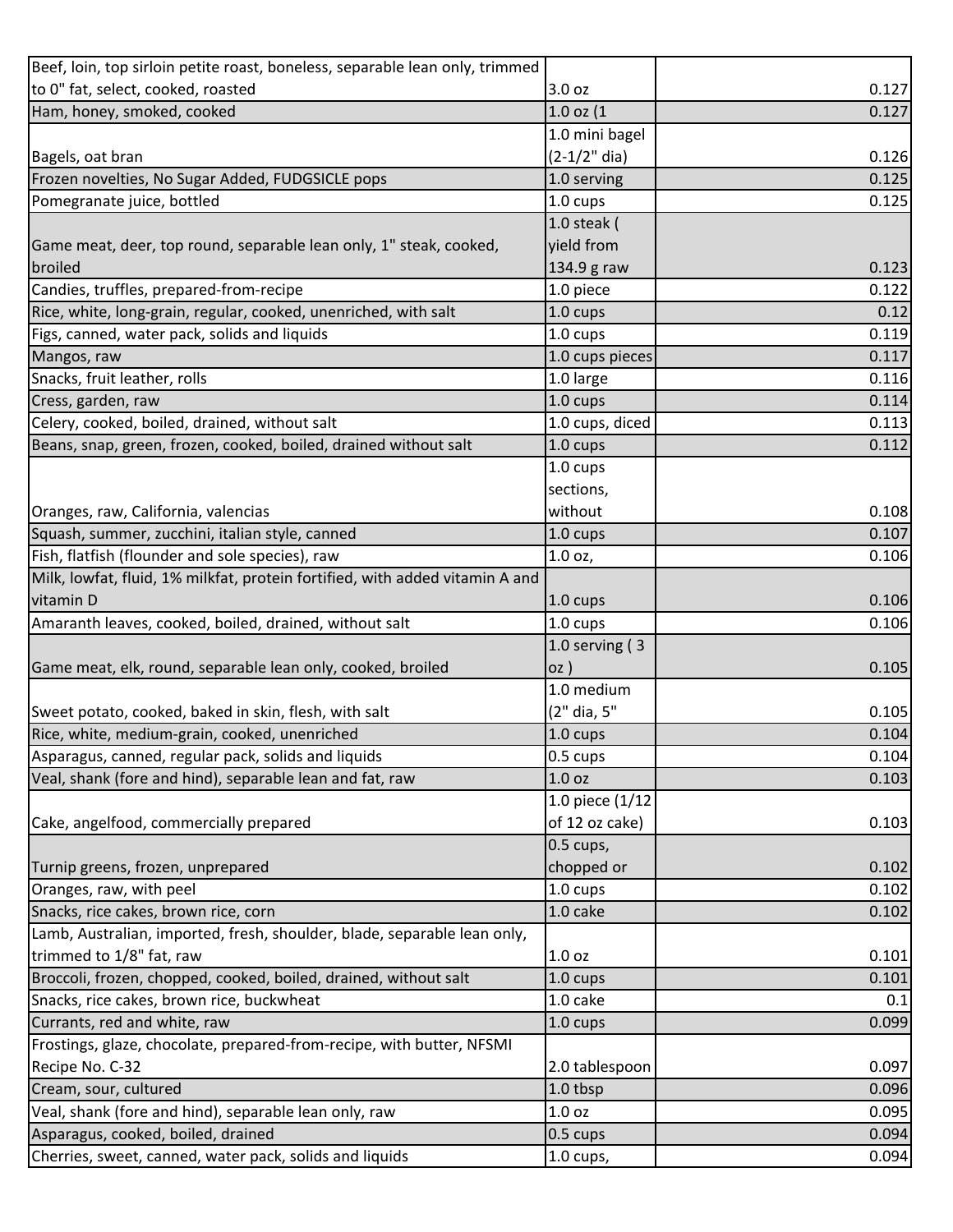| Grapes, american type (slip skin), raw                                    | 1.0 cups           | 0.094 |
|---------------------------------------------------------------------------|--------------------|-------|
| Lamb, Australian, imported, fresh, leg, center slice, bone-in, separable  |                    |       |
| lean only, trimmed to 1/8" fat, raw                                       | 1.0 oz             | 0.094 |
| Cheese, cottage, lowfat, 2% milkfat                                       | 4.0 oz             | 0.094 |
|                                                                           | 1.0 large (2-      |       |
| Figs, raw                                                                 | $1/2$ " dia)       | 0.092 |
| Nabisco, Nabisco Oreo Crunchies, Cookie Crumb Topping                     | 1.0 serving        | 0.09  |
| Cereals, CREAM OF WHEAT, instant, dry                                     | 1.0 tbsp           | 0.089 |
| Peas, edible-podded, raw                                                  | $1.0$ cups,        | 0.087 |
| Broccoli raab, raw                                                        | 1.0 cups           | 0.087 |
| Snacks, potato chips, fat-free, made with olestra                         | 1.0 oz             | 0.086 |
| Fish, ocean perch, Atlantic, raw                                          | 1.0 oz,            | 0.086 |
| Cranberry sauce, canned, sweetened                                        | 1.0 cups           | 0.086 |
| Potatoes, mashed, dehydrated, flakes without milk, dry form               | 1.0 cups           | 0.086 |
| Squash, winter, acorn, cooked, boiled, mashed, without salt               | $1.0$ cups,        | 0.086 |
| Squash, winter, acorn, cooked, boiled, mashed, with salt                  | $1.0$ cups,        | 0.086 |
|                                                                           |                    |       |
| Game meat, deer, loin, separable lean only, 1" steak, cooked, broiled     | 1.0 steak          | 0.085 |
| Cauliflower, green, raw                                                   | 1.0 cups           | 0.085 |
| Papayas, raw                                                              | $1.0$ cups $1"$    | 0.084 |
| Carrots, canned, no salt added, solids and liquids                        | 0.5 cups slices    | 0.084 |
| Jute, potherb, cooked, boiled, drained, without salt                      | 1.0 cups           | 0.084 |
|                                                                           | 1.0 cups           |       |
| Grapefruit, raw, pink and red, all areas                                  | sections, with     | 0.083 |
| Beets, raw                                                                | 1.0 cups           | 0.082 |
| Lamb, Australian, imported, fresh, composite of trimmed retail cuts,      |                    |       |
| separable lean only, trimmed to 1/8" fat, raw                             | 1.0 oz             | 0.078 |
| Squash, winter, butternut, cooked, baked, without salt                    | $1.0$ cups,        | 0.078 |
| Milk, canned, evaporated, with added vitamin D and without added          |                    |       |
| vitamin A                                                                 | 1.0 fl oz          | 0.077 |
| Fruit cocktail, (peach and pineapple and pear and grape and cherry),      |                    |       |
| canned, heavy syrup, solids and liquids                                   | $1.0 \text{ cups}$ | 0.077 |
| Grapes, canned, thompson seedless, water pack, solids and liquids         | 1.0 cups           | 0.076 |
| Lamb, Australian, imported, fresh, leg, sirloin half, boneless, separable |                    |       |
| lean only, trimmed to 1/8" fat, raw                                       | 1.0 <sub>oz</sub>  | 0.076 |
|                                                                           | 1.0 container      |       |
| Yogurt, plain, low fat                                                    | (6 oz)             | 0.075 |
| Orange juice, chilled, includes from concentrate, with added calcium and  |                    |       |
| vitamin D                                                                 | $1.0 \text{ cups}$ | 0.075 |
| Orange juice, chilled, includes from concentrate, with added calcium      | 1.0 cups           | 0.075 |
| Spices, mace, ground                                                      | $1.0$ tsp          | 0.075 |
| Lamb, Australian, imported, fresh, loin, separable lean only, trimmed to  |                    |       |
| 1/8" fat, raw                                                             | 1.0 <sub>oz</sub>  | 0.074 |
| Cherries, sour, red, canned, light syrup pack, solids and liquids         | 1.0 cups           | 0.073 |
|                                                                           | $1.0$ cups,        |       |
| Cardoon, raw                                                              | shredded           | 0.073 |
| Snacks, potato chips, fat free, salted                                    | 1.0 <sub>oz</sub>  | 0.072 |
|                                                                           | 1.0 fruit (2-      |       |
| Persimmons, japanese, raw                                                 | $1/2$ " dia)       | 0.072 |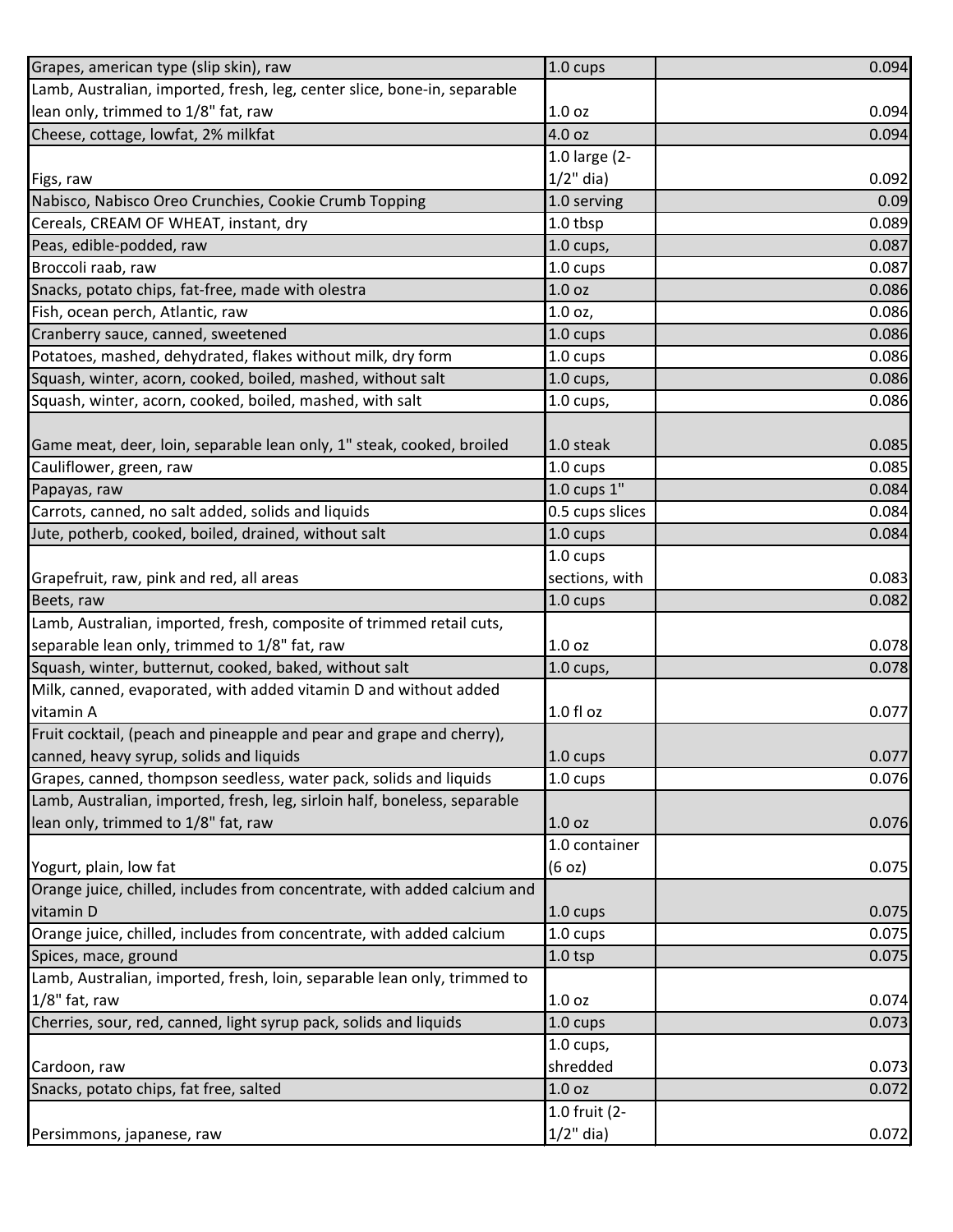|                                                                                   | 1.0 cups, with     |       |
|-----------------------------------------------------------------------------------|--------------------|-------|
| Cherries, sweet, raw                                                              | pits, yields       | 0.072 |
| Lamb, Australian, imported, fresh, leg, whole (shank and sirloin),                |                    |       |
| separable lean only, trimmed to 1/8" fat, raw                                     | 1.0 <sub>oz</sub>  | 0.071 |
|                                                                                   | 3.0 tbsp (1        |       |
| Cereals, MALT-O-MEAL, chocolate, dry                                              | NLEA serving)      | 0.07  |
| Lamb, Australian, imported, fresh, leg, shank half, separable lean only,          |                    |       |
| trimmed to 1/8" fat, raw                                                          | 1.0 oz             | 0.07  |
| Squash, winter, butternut, frozen, cooked, boiled, without salt                   | $1.0$ cups,        | 0.07  |
|                                                                                   | 1.0 cups (1"       |       |
| Burdock root, cooked, boiled, drained, without salt                               | pieces)            | 0.069 |
| Spices, caraway seed                                                              | $1.0$ tsp          | 0.069 |
| Fruit salad, (peach and pear and apricot and pineapple and cherry),               |                    |       |
| canned, water pack, solids and liquids                                            | 1.0 cups           | 0.069 |
| Lamb, Australian, imported, fresh, foreshank, separable lean only,                |                    |       |
| trimmed to 1/8" fat, raw                                                          | 1.0 <sub>oz</sub>  | 0.068 |
|                                                                                   | $1.0$ cups,        |       |
| Peaches, canned, water pack, solids and liquids                                   | halves or slices   | 0.068 |
|                                                                                   | 1.0 container      |       |
| Yogurt, fruit, low fat, 11g protein/8 oz                                          | (6 oz)             | 0.068 |
| Currants, zante, dried                                                            | 1.0 cups           | 0.068 |
| Cream, sour, reduced fat, cultured                                                | 1.0 tbsp           | 0.067 |
| Spices, anise seed                                                                | 1.0 tsp, whole     | 0.066 |
| Cereals, CREAM OF RICE, cooked with water, with salt                              | 1.0 cups           | 0.066 |
| Tomato juice, canned, with salt added                                             | 1.0 cups           | 0.066 |
| Tomato juice, canned, without salt added                                          | 1.0 cups           | 0.066 |
| Apricots, dried, sulfured, stewed, without added sugar                            | $1.0$ cups,        | 0.065 |
| Milk, buttermilk, dried                                                           | $0.25$ cups        | 0.065 |
|                                                                                   | 0.33 package       |       |
| Okra, frozen, unprepared                                                          | (10 oz)            | 0.063 |
|                                                                                   | 1.0 piece (1/12    |       |
| Cake, angelfood, dry mix, prepared                                                | of 10" dia)        | 0.062 |
|                                                                                   |                    |       |
| Game meat, bison, top sirloin, separable lean only, trimmed to 0" fat, raw 1.0 oz |                    | 0.062 |
| Beets, canned, regular pack, solids and liquids                                   | $1.0 \text{ cups}$ | 0.062 |
| Spices, curry powder                                                              | $1.0$ tsp          | 0.061 |
|                                                                                   | 0.25 cups (1       |       |
| Cereals, CREAM OF RICE, dry                                                       | NLEA serving)      | 0.06  |
|                                                                                   | 1.0 cups spiral    |       |
| Macaroni, vegetable, enriched, cooked                                             | shaped             | 0.059 |
| Okra, frozen, cooked, boiled, drained, without salt                               | 0.5 cups slices    | 0.059 |
| Grapefruit, sections, canned, water pack, solids and liquids                      | 1.0 cups           | 0.059 |
| Nuts, coconut cream, raw (liquid expressed from grated meat)                      | 1.0 tbsp           | 0.057 |
| Sour dressing, non-butterfat, cultured, filled cream-type                         | 1.0 tbsp           | 0.056 |
|                                                                                   | 1.0 container      |       |
| Yogurt, fruit, low fat, 9 g protein/8 oz                                          | (6 oz)             | 0.056 |
| Nuts, chestnuts, chinese, boiled and steamed                                      | 1.0 oz             | 0.056 |
| Radishes, raw                                                                     | 1.0 cups slices    | 0.056 |
| Lime juice, raw                                                                   | 1.0 cups           | 0.056 |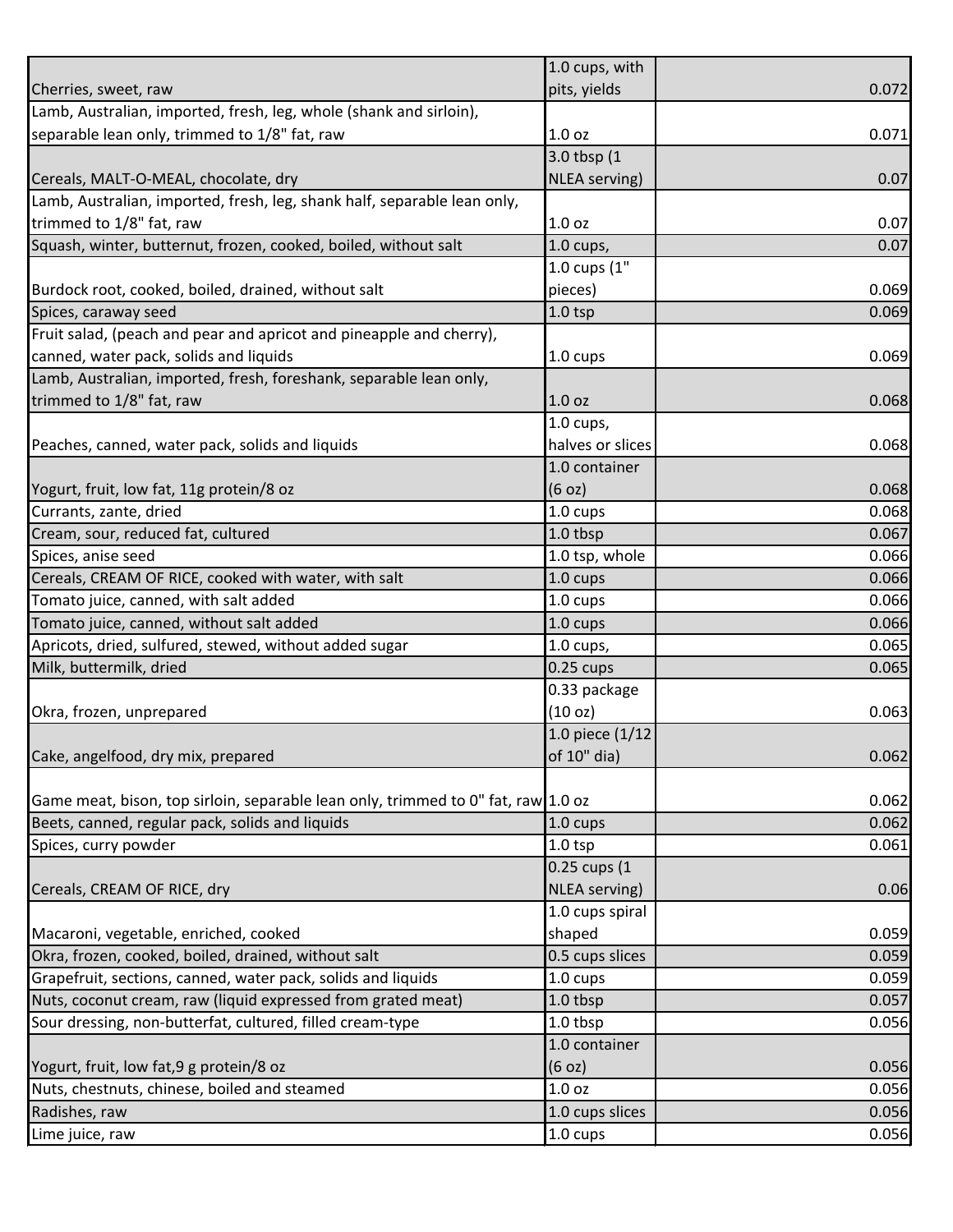|                                                                      | 1.0 cups          |       |
|----------------------------------------------------------------------|-------------------|-------|
| Grapefruit, raw, white, Florida                                      | sections, with    | 0.055 |
|                                                                      | $1.0$ cups,       |       |
| Cabbage, chinese (pe-tsai), raw                                      | shredded          | 0.055 |
| Snacks, potato chips, made from dried potatoes, fat-free, made with  |                   |       |
| olestra                                                              | 1.0 <sub>oz</sub> | 0.054 |
| Turkey, breast, smoked, lemon pepper flavor, 97% fat-free            | 1.0 slice         | 0.053 |
| Olives, ripe, canned (small-extra large)                             | 1.0 tbsp          | 0.053 |
| Grapefruit juice, white, canned, sweetened                           | 1.0 cups          | 0.052 |
| Grapefruit, sections, canned, juice pack, solids and liquids         | 1.0 cups          | 0.052 |
| Mountain yam, hawaii, cooked, steamed, without salt                  | $1.0$ cups,       | 0.052 |
| Chicory roots, raw                                                   | 1.0 root          | 0.052 |
| Lemon juice, raw                                                     | 1.0 cups          | 0.051 |
| Spinach, raw                                                         | 1.0 cups          | 0.05  |
| Whey, sweet, dried                                                   | 1.0 cups          | 0.049 |
| Candies, YORK Peppermint Pattie                                      | 1.0 patty 1.5     | 0.047 |
| Apricots, canned, heavy syrup, drained                               | $1.0$ cups,       | 0.046 |
| Salad dressing, mayonnaise, imitation, milk cream                    | 1.0 tablespoon    | 0.045 |
| Alcoholic beverage, pina colada, canned                              | 1.0 fl oz         | 0.045 |
| Yardlong bean, cooked, boiled, drained, without salt                 | 1.0 cups slices   | 0.044 |
| Onions, frozen, whole, cooked, boiled, drained, without salt         | 1.0 cups          | 0.042 |
| Apples, raw, without skin                                            | 1.0 cups slices   | 0.041 |
| Rice noodles, cooked                                                 | 1.0 cups          | 0.04  |
| Mung beans, mature seeds, sprouted, cooked, boiled, drained, without |                   |       |
| salt                                                                 | 1.0 cups          | 0.04  |
| Candies, YORK BITES                                                  | 15.0 pieces       | 0.039 |
| Apricots, canned, heavy syrup pack, with skin, solids and liquids    | $1.0$ cups,       | 0.039 |
| Cowpeas, leafy tips, raw                                             | $1.0$ cups,       | 0.038 |
| Fruit cocktail, (peach and pineapple and pear and grape and cherry), |                   |       |
| canned, extra light syrup, solids and liquids                        | 0.5 cups          | 0.038 |
|                                                                      | $1.0$ cups,       |       |
| Peaches, canned, light syrup pack, solids and liquids                | halves or slices  | 0.038 |
| Papaya, canned, heavy syrup, drained                                 | 1.0 piece         | 0.037 |
|                                                                      | 0.33 package      |       |
| Onions, frozen, chopped, unprepared                                  | (10 oz)           | 0.037 |
|                                                                      | $1.0$ cups,       |       |
| Peaches, canned, extra heavy syrup pack, solids and liquids          | halves or slices  | 0.037 |
| Alcoholic beverage, liqueur, coffee, 63 proof                        | $1.0 f$ l oz      | 0.037 |
| Olives, pickled, canned or bottled, green                            | 1.0 olive         | 0.035 |
| Cheese, cottage, lowfat, 1% milkfat                                  | 4.0 oz            | 0.035 |
| Potatoes, boiled, cooked without skin, flesh, with salt              | 0.5 cups          | 0.034 |
| Potatoes, boiled, cooked without skin, flesh, without salt           | 0.5 cups          | 0.034 |
| Gravy, brown instant, dry                                            | 1.0 serving       | 0.033 |
| Potatoes, flesh and skin, raw                                        | 0.5 cups, diced   | 0.032 |
|                                                                      | 1.0 serving 2     |       |
| Chicken breast, oven-roasted, fat-free, sliced                       | slices            | 0.031 |
| Mountain yam, hawaii, raw                                            | 0.5 cups,         | 0.031 |
| Nuts, coconut cream, canned, sweetened                               | 1.0 tbsp          | 0.03  |
| Puddings, chocolate, ready-to-eat                                    | 1.0 oz            | 0.03  |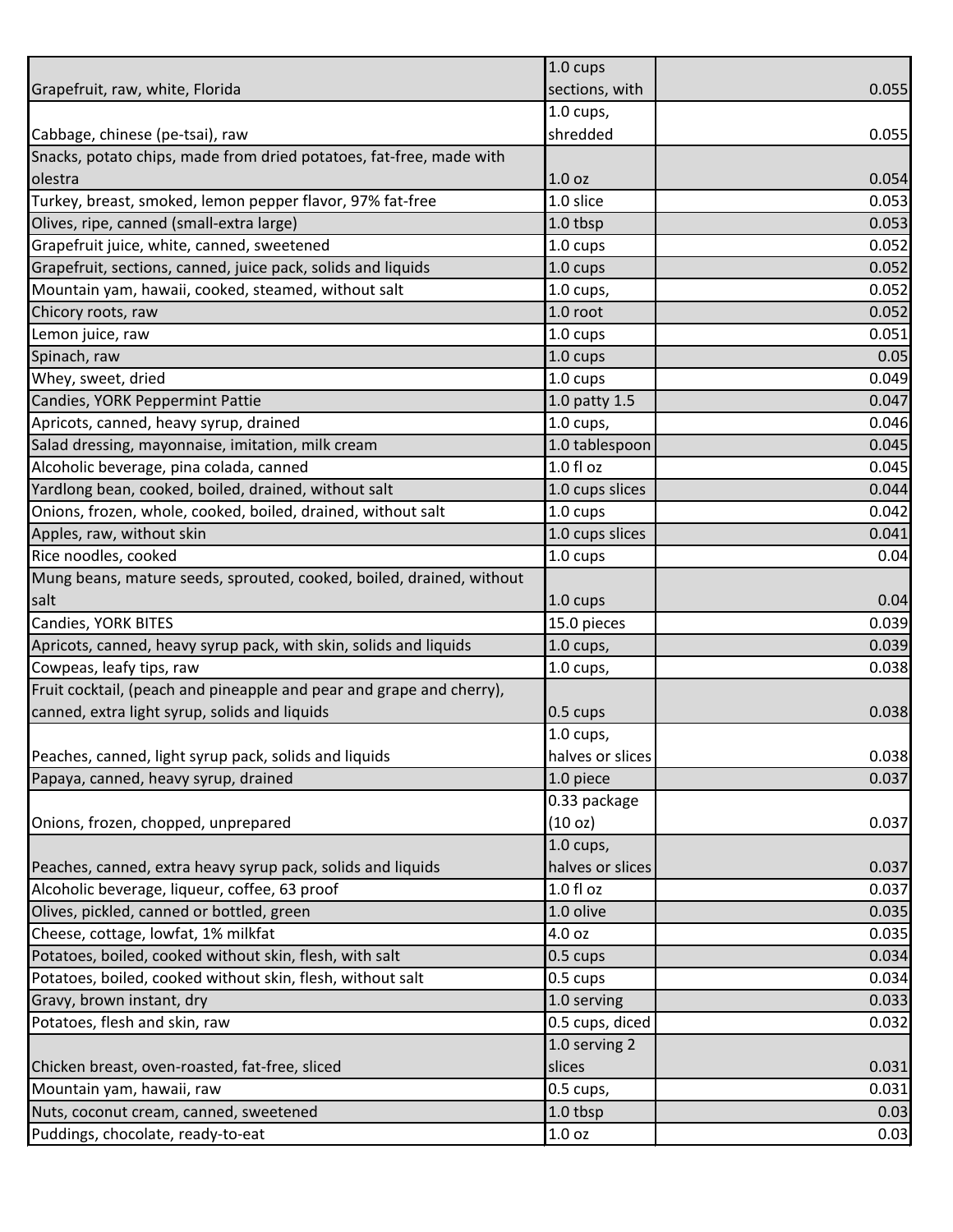| NLEA serving)<br>Cereals ready-to-eat, POST, COCOA PEBBLES<br>$1.0 f$ l oz<br>Milk shakes, thick chocolate<br>1.0 cups,<br>Onions, raw<br>1.0 bar snack<br>Candies, MOUNDS Candy Bar<br>Spices, marjoram, dried<br>$1.0$ tsp<br>Potatoes, baked, skin, without salt<br>1.0 skin<br>Tree fern, cooked, without salt<br>$0.5$ cups,<br>0.33 package<br>(10 oz)<br>Onions, frozen, whole, unprepared<br>1.0 head<br>Chicory, witloof, raw<br>1.0 serving 6<br>Pastrami, beef, 98% fat-free<br>slices<br>$1.0$ tsp<br>Spices, turmeric, ground<br>1.0 tsp, leaves<br>Spices, tarragon, dried<br>Milk, nonfat, fluid, protein fortified, with added vitamin A and vitamin D |                     | 0.75 cups (1 |       |
|------------------------------------------------------------------------------------------------------------------------------------------------------------------------------------------------------------------------------------------------------------------------------------------------------------------------------------------------------------------------------------------------------------------------------------------------------------------------------------------------------------------------------------------------------------------------------------------------------------------------------------------------------------------------|---------------------|--------------|-------|
|                                                                                                                                                                                                                                                                                                                                                                                                                                                                                                                                                                                                                                                                        |                     |              | 0.029 |
|                                                                                                                                                                                                                                                                                                                                                                                                                                                                                                                                                                                                                                                                        |                     |              | 0.028 |
|                                                                                                                                                                                                                                                                                                                                                                                                                                                                                                                                                                                                                                                                        |                     |              | 0.027 |
|                                                                                                                                                                                                                                                                                                                                                                                                                                                                                                                                                                                                                                                                        |                     |              | 0.027 |
|                                                                                                                                                                                                                                                                                                                                                                                                                                                                                                                                                                                                                                                                        |                     |              | 0.026 |
|                                                                                                                                                                                                                                                                                                                                                                                                                                                                                                                                                                                                                                                                        |                     |              | 0.025 |
|                                                                                                                                                                                                                                                                                                                                                                                                                                                                                                                                                                                                                                                                        |                     |              | 0.024 |
|                                                                                                                                                                                                                                                                                                                                                                                                                                                                                                                                                                                                                                                                        |                     |              |       |
|                                                                                                                                                                                                                                                                                                                                                                                                                                                                                                                                                                                                                                                                        |                     |              | 0.024 |
|                                                                                                                                                                                                                                                                                                                                                                                                                                                                                                                                                                                                                                                                        |                     |              | 0.023 |
|                                                                                                                                                                                                                                                                                                                                                                                                                                                                                                                                                                                                                                                                        |                     |              |       |
|                                                                                                                                                                                                                                                                                                                                                                                                                                                                                                                                                                                                                                                                        |                     |              | 0.023 |
|                                                                                                                                                                                                                                                                                                                                                                                                                                                                                                                                                                                                                                                                        |                     |              | 0.023 |
|                                                                                                                                                                                                                                                                                                                                                                                                                                                                                                                                                                                                                                                                        |                     |              | 0.022 |
|                                                                                                                                                                                                                                                                                                                                                                                                                                                                                                                                                                                                                                                                        |                     |              |       |
|                                                                                                                                                                                                                                                                                                                                                                                                                                                                                                                                                                                                                                                                        | (fat free and skim) | 1.0 cups     | 0.022 |
| Endive, raw<br>0.5 cups,                                                                                                                                                                                                                                                                                                                                                                                                                                                                                                                                                                                                                                               |                     |              | 0.022 |
| Milk substitutes, fluid, with lauric acid oil<br>1.0 cups                                                                                                                                                                                                                                                                                                                                                                                                                                                                                                                                                                                                              |                     |              | 0.02  |
| Beverages, Whey protein powder isolate<br>3.0 scoop                                                                                                                                                                                                                                                                                                                                                                                                                                                                                                                                                                                                                    |                     |              | 0.018 |
| Pears, canned, light syrup pack, solids and liquids<br>$1.0$ cups,                                                                                                                                                                                                                                                                                                                                                                                                                                                                                                                                                                                                     |                     |              | 0.018 |
| Candies, caramels, chocolate-flavor roll<br>1.0 piece                                                                                                                                                                                                                                                                                                                                                                                                                                                                                                                                                                                                                  |                     |              | 0.018 |
| 1.0 cups<br>Beet greens, raw                                                                                                                                                                                                                                                                                                                                                                                                                                                                                                                                                                                                                                           |                     |              | 0.017 |
| $1.0$ tsp<br>Spices, ginger, ground                                                                                                                                                                                                                                                                                                                                                                                                                                                                                                                                                                                                                                    |                     |              | 0.017 |
| Candies, TWIZZLERS CHERRY BITES<br>18.0 pieces                                                                                                                                                                                                                                                                                                                                                                                                                                                                                                                                                                                                                         |                     |              | 0.016 |
| Kanpyo, (dried gourd strips)<br>1.0 strip                                                                                                                                                                                                                                                                                                                                                                                                                                                                                                                                                                                                                              |                     |              | 0.015 |
| Spices, bay leaf<br>$1.0$ tsp,                                                                                                                                                                                                                                                                                                                                                                                                                                                                                                                                                                                                                                         |                     |              | 0.014 |
| Spices, thyme, dried<br>1.0 tsp, leaves                                                                                                                                                                                                                                                                                                                                                                                                                                                                                                                                                                                                                                |                     |              | 0.012 |
| 1.0 tablespoon<br>Parmesan cheese topping, fat free                                                                                                                                                                                                                                                                                                                                                                                                                                                                                                                                                                                                                    |                     |              | 0.009 |
| Milk, dry, nonfat, regular, without added vitamin A and vitamin D<br>$0.25$ cups                                                                                                                                                                                                                                                                                                                                                                                                                                                                                                                                                                                       |                     |              | 0.009 |
| Onions, dehydrated flakes<br>1.0 tbsp                                                                                                                                                                                                                                                                                                                                                                                                                                                                                                                                                                                                                                  |                     |              | 0.009 |
|                                                                                                                                                                                                                                                                                                                                                                                                                                                                                                                                                                                                                                                                        |                     |              |       |
| Hyacinth-beans, immature seeds, cooked, boiled, drained, without salt<br>1.0 cups                                                                                                                                                                                                                                                                                                                                                                                                                                                                                                                                                                                      |                     |              | 0.009 |
| Spices, nutmeg, ground<br>$1.0$ tsp                                                                                                                                                                                                                                                                                                                                                                                                                                                                                                                                                                                                                                    |                     |              | 0.008 |
| Beverages, cranberry-grape juice drink, bottled<br>1.0 fl oz                                                                                                                                                                                                                                                                                                                                                                                                                                                                                                                                                                                                           |                     |              | 0.007 |
| $1.0 f$ l oz<br>Beverages, Whiskey sour mix, bottled                                                                                                                                                                                                                                                                                                                                                                                                                                                                                                                                                                                                                   |                     |              | 0.006 |
| Whiskey sour mix, bottled, with added potassium and sodium<br>1.0 fl oz                                                                                                                                                                                                                                                                                                                                                                                                                                                                                                                                                                                                |                     |              | 0.006 |
| 1.0 leaf<br>Arugula, raw                                                                                                                                                                                                                                                                                                                                                                                                                                                                                                                                                                                                                                               |                     |              | 0.006 |
|                                                                                                                                                                                                                                                                                                                                                                                                                                                                                                                                                                                                                                                                        |                     |              |       |
| 1.0 fl oz<br>Beverages, coffee substitute, cereal grain beverage, prepared with water                                                                                                                                                                                                                                                                                                                                                                                                                                                                                                                                                                                  |                     |              | 0.006 |
| Onions, frozen, chopped, cooked, boiled, drained, without salt<br>1.0 tbsp                                                                                                                                                                                                                                                                                                                                                                                                                                                                                                                                                                                             |                     |              | 0.006 |
| 0.5 cups (1"                                                                                                                                                                                                                                                                                                                                                                                                                                                                                                                                                                                                                                                           |                     |              |       |
| Gourd, white-flowered (calabash), raw<br>pieces)                                                                                                                                                                                                                                                                                                                                                                                                                                                                                                                                                                                                                       |                     |              | 0.005 |
| 1.0 cups (not                                                                                                                                                                                                                                                                                                                                                                                                                                                                                                                                                                                                                                                          |                     |              |       |
| packed)<br>Cheese, cottage, nonfat, uncreamed, dry, large or small curd                                                                                                                                                                                                                                                                                                                                                                                                                                                                                                                                                                                                |                     |              | 0.004 |
| Ginger root, raw<br>$1.0$ tsp                                                                                                                                                                                                                                                                                                                                                                                                                                                                                                                                                                                                                                          |                     |              | 0.003 |
| 1.0 cups slices<br>Drumstick pods, raw                                                                                                                                                                                                                                                                                                                                                                                                                                                                                                                                                                                                                                 |                     |              | 0.003 |
| 1.0 tbsp<br>Orange peel, raw                                                                                                                                                                                                                                                                                                                                                                                                                                                                                                                                                                                                                                           |                     |              | 0.002 |
| 1.0 container                                                                                                                                                                                                                                                                                                                                                                                                                                                                                                                                                                                                                                                          |                     |              |       |
| refrigerated 4<br>Puddings, tapioca, ready-to-eat, fat free                                                                                                                                                                                                                                                                                                                                                                                                                                                                                                                                                                                                            |                     |              | 0.002 |